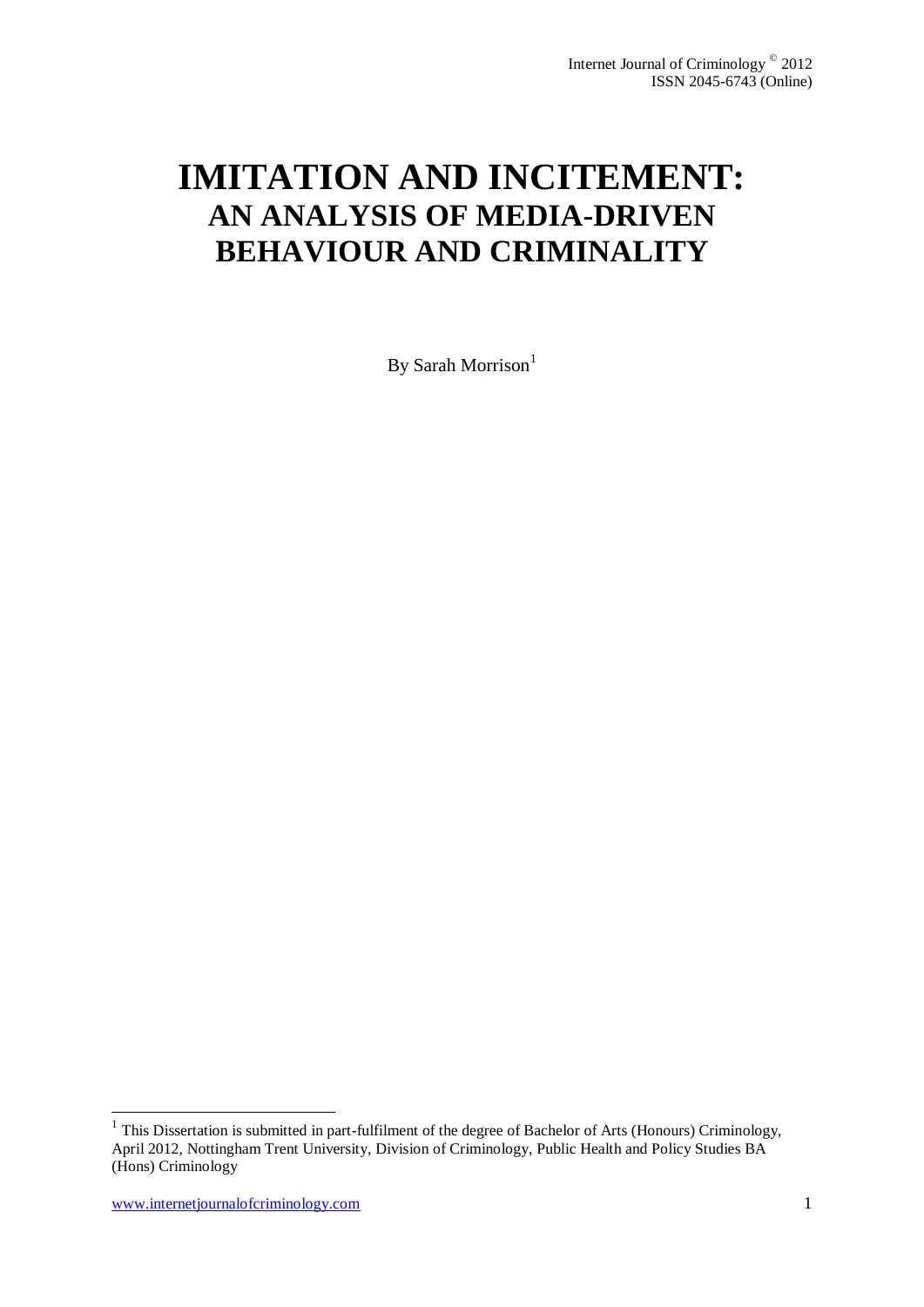# **Contents**

| <b>Abstract</b>                                        | ii               |
|--------------------------------------------------------|------------------|
| <b>Acknowledgements</b>                                | iii              |
| <b>Chapter 1 – Introduction</b>                        | 1                |
| <b>Chapter 2 – Methodology</b>                         | $\boldsymbol{4}$ |
| <b>Chapter 3 – Imitation</b>                           | 11               |
| <b>Chapter 4 – Incitement</b>                          | 19               |
| <b>Chapter 5 – Competing Theories on Media Effects</b> | 30               |
| <b>Chapter 6 – Future Concerns</b>                     | 36               |
| <b>Chapter 7 – Conclusion</b>                          | 39               |
| <b>References</b>                                      | 41               |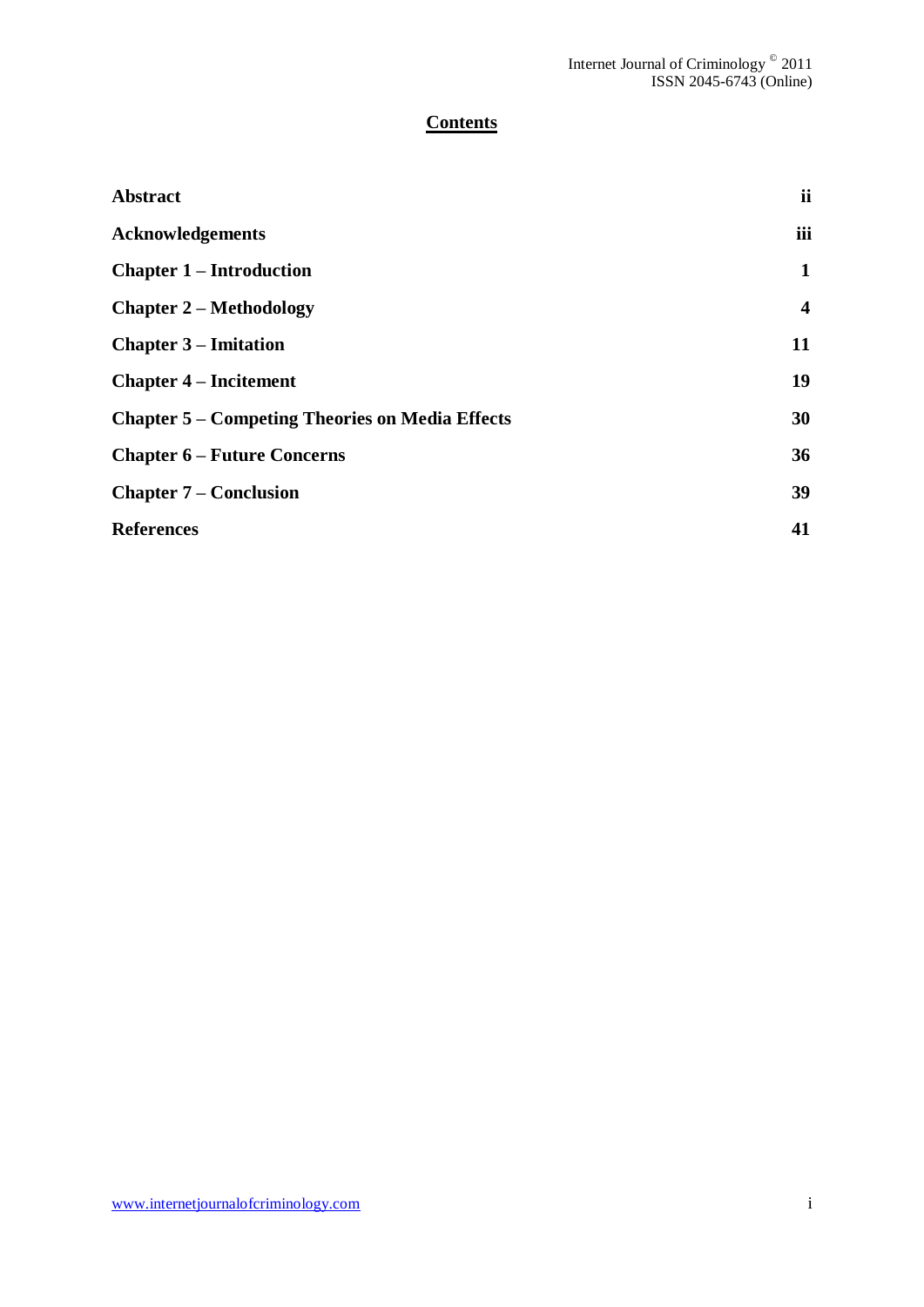# **Abstract**

In recent years there has been an increase in the consumption of media, which has led to concerns about whether it is criminogenic. This research aims to evaluate the ways in which the media can be considered criminogenic via two outcomes – imitation of acts and incitement to crime. In order to assess the influence of media on imitation and incitement, a secondary methodological approach has been utilised; a literature review was used to compile evidence from a number of resources – including books and journals accessed through Nottingham Trent University.

In addition, this research makes use of newspaper articles to gather anecdotal evidence for the purpose of analysing imitative behaviour of fictional media. This evidence provides details about specific cases of criminality, which is analysed in conjunction with the media individuals are purported to have imitated to evaluate the extent to which media is relevant in the cases discussed.

This research found that imitation and incitement are potential outcomes of the media, and have present day significance. However, while there is a clear correlation between imitation and incitement and the media, it is difficult to assign causality in the cases discussed. Therefore, this research draws on a range of criminological theories to illustrate other relevant factors that contribute to an individual's offending behaviour.

Overall, this research has established strong links between the media and imitation and incitement, and has highlighted future concerns for media-driven criminality in the shape of 'torture porn'. However, it has illustrated that due to the number of external factors, assigning causality between media and criminality is difficult to establish – leaving this area open to further research.

# **Acknowledgements**

Firstly, I would like to thank my dissertation supervisor, Mike Sutton, for his contribution and guidance through the dissertation process. I would also like to thank my family for standing by me through my degree, and offer special thanks to my fiancé for his unwavering support and encouragement throughout the past three years.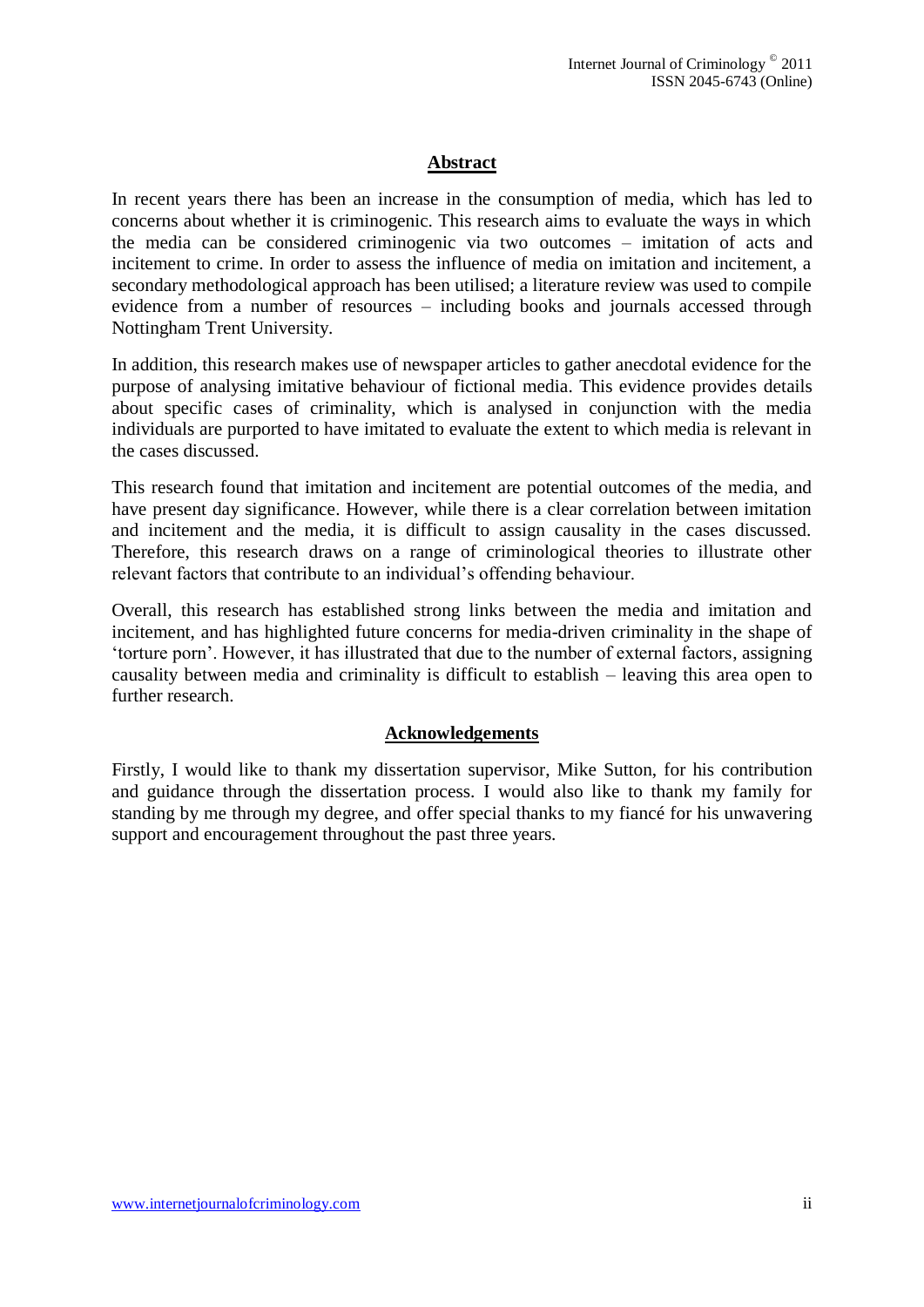# **Chapter 1 – Introduction**

In 2010 it was recorded that, on average, 45% of an individual's waking hours are spent consuming media (Ofcom). For instance, it is estimated that four hours a day are spent watching television (Ofcom, 2011), which is demonstrative of the increase in media consumption. As early as 1975 interest in the links between the effects of media violence and aggressive behaviour had been well established – eighty studies had already been published by this point (Carnagey and Anderson, 2004).

The media's influence on behaviour has been illustrated by the Werther effect. The Werther effect, named after the main character in Goethe's novel *The Sorrows of Young Werther*, denotes the increase in the number of suicides following the publication of suicide in the media (Phillips, 1974), and has subsequently been well documented (Gould *et al*., 2003). The Werther effect provides substantial evidence indicating that the media can influence behaviour; while it is specific to suicide, it is possible that the media causes a similar effect with regard to copycat crime.

Extensive research has been carried out into media effects, with a particular focus on screenbased media violence and the effects it has on young children (Funk *et al*., 2004). For instance, it has been suggested that children repeatedly exposed to media violence become desensitised and are therefore more aggressive in real life as a result (Farrell and Bruce, 1997). Furthermore, it has been demonstrated by Bandura *et al*. (1963) that an imitation effect exists in children who copy onscreen violence following exposure.

However, there is as much disconfirming evidence relating to media effects as there is confirming. For instance, while video games are typically associated with increases in aggressive behaviour (Anderson and Bushman, 2001) it has been demonstrated that increases in the number of stores selling such items coincides with decreases in crime (Ward, 2011). Therefore, it is difficult to evaluate the effects of the media on behaviour and criminality.

Overall, while evidence exists to suggest that there is a link between the media and real world violence there is little discussion around the direct imitation of portrayed actions in real life situations.

This dissertation builds on existing research about the media and its effects, expanding it to discuss how the consumption of media has been linked to copycat offending. Furthermore, this research analyses the phenomenon of media incitement to crimes and the differences between incitement to attitudes and incitement to action. The chapter outline is as follows;

The methodology used in this dissertation is discussed in Chapter 2. This chapter examines the selected methodology, secondary research, and evaluates why this method of research was selected; comparing it to primary research to evaluate the benefits and drawbacks of this method.

Chapter 3 analyses imitation of behaviour depicted in fictional media, discussing imitative suicide as a foundation for analysis before discussing case studies of copycat crime. This chapter assesses whether fictional media provides a blue print for *modus operandi* and evaluates the extent to which the media in question is causal to the offending behaviour.

Chapter 4 evaluates incitement, an alternative way in which the media may be linked to crime. This chapter discusses the legal definition of incitement and divides the concept into two categories; incitement by non-fictional media and incitement by fictional media.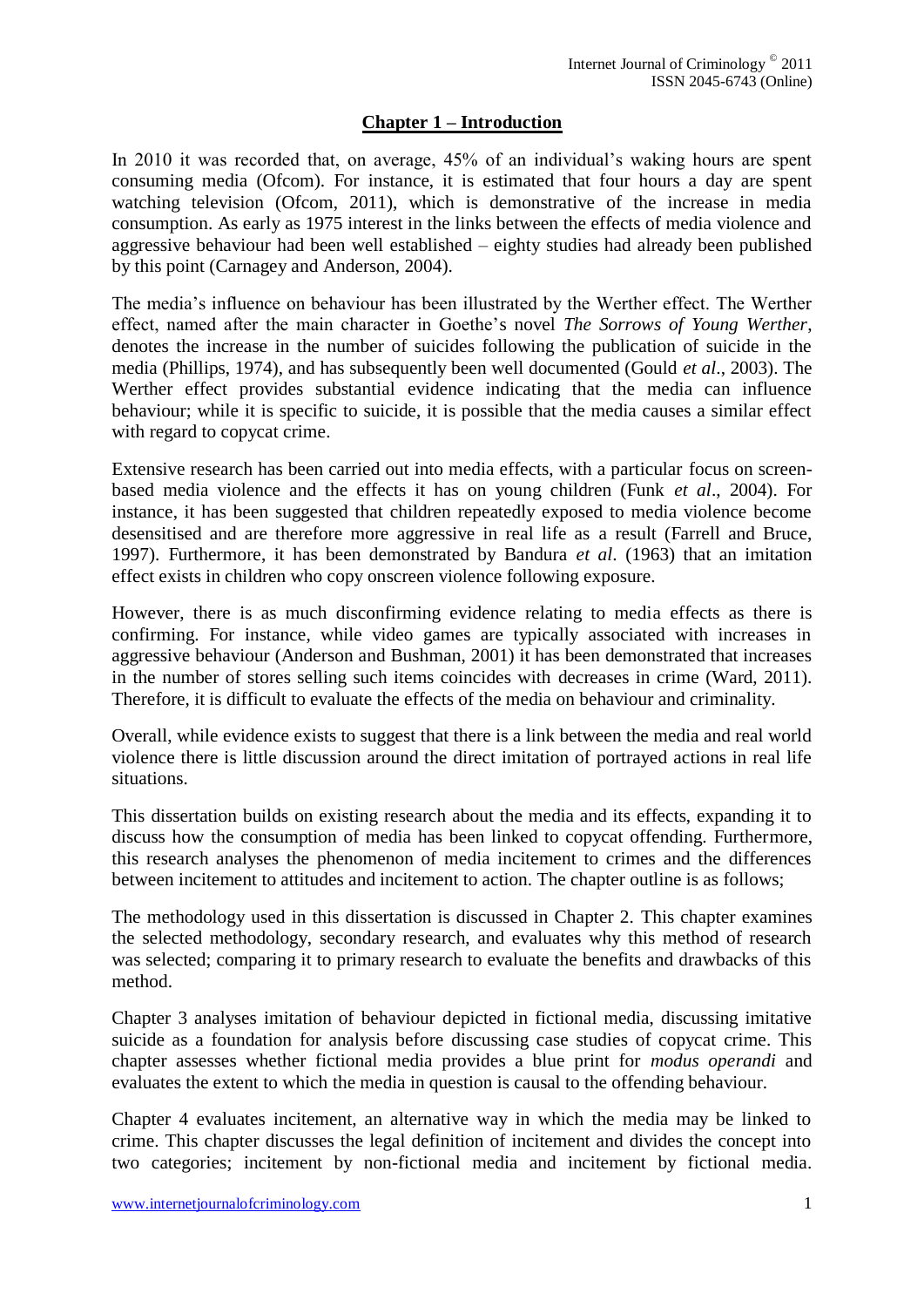Incitement is discussed with reference to propaganda used for the promotion of genocide, which is compared to fictional media such as *The Turner Diaries*.

Chapter 5 gives attention to competing explanations relating to the links between the media and offending, including a discussion about social learning theory. This chapter compiles evidence from the previous chapters to enhance knowledge regarding why individuals replicate acts portrayed by the media, or are incited to action.

Chapter 6 assesses 'torture porn', a new form of media that may be cause for future concern. Contemporary examples of where this media format has been imitated are used to determine their potential harms.

Finally, this dissertation draws together the research contained in the chapters to offer concluding comments on the media and its effects on behaviour in Chapter 7.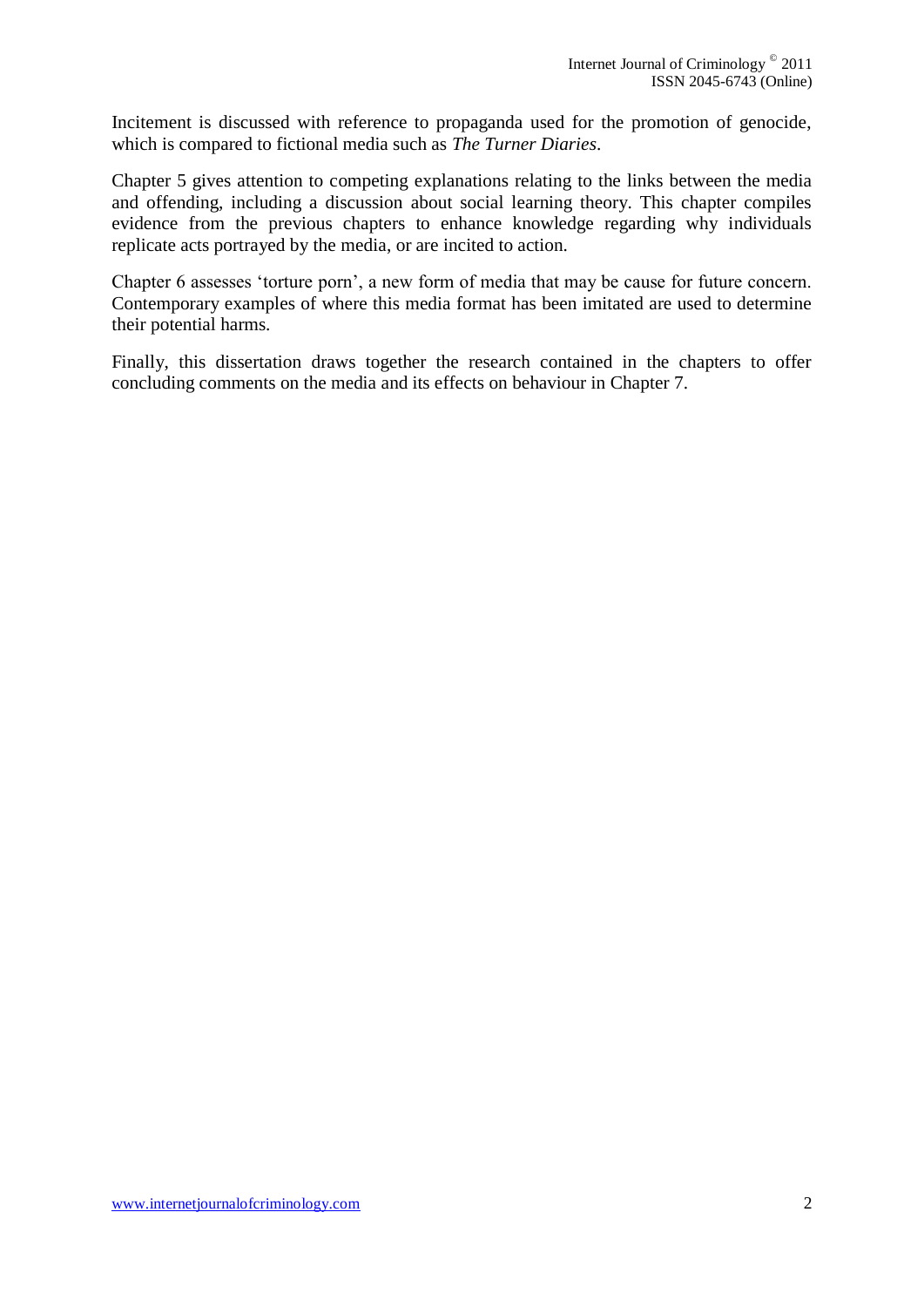# **Chapter 2 – Methodology**

# 2.1 Qualitative Research

The methodological approach used in this research is literary analysis - defined by Bryman as 'the analysis of data by researchers who will probably not have been involved in the collection of those data' (2008: 296). This approach falls into the qualitative research tradition, a non-numerical approach to research that covers a wide range of approaches such as interviews and in-depth analysis on materials to provide an analysis of an event or phenomena (King *et al*., 1995) – as such it is described as an 'anti statistical' framework for analysis (Noaks and Wincup, 2004). Due to this, qualitative research is often critiqued for not being 'scientific' (Dantzker and Hunter, 2006). However, qualitative research is advantageous as it provides rich, detailed data about social phenomenon.

# 2.2 Primary Research

Primary research is the undertaking of new research in order to provide an insight into the subject area – this type of research requires the collection of new data. There are methodological problems with the collection of primary research; specific to this research are the ethical implications of interviewing relevant populations and problems of access.

The British Society of Criminology's ethical statement indicates its purpose is 'to offer some guidance to researchers in the field of criminology in keeping with the aims of the Society to value and promote the highest ethical standards in criminological research' (British Society of Criminology, 2006). The code of ethics outlines a number of responsibilities researchers have to research participants – the first of which states that researchers have a responsibility to ensure the physical, social and psychological well-being of participants (ibid.).

Chapter 3 analyses the role of the media in imitative actions, with reference to the Werther effect and imitative suicide. It is possible to gain a detailed insight into the motivations of individuals who imitate suicides as portrayed in the media by conducting in-depth interviews with individuals who have experienced failed attempts of imitative suicide. However, it would be unethical to interview individuals about this subject area for an undergraduate dissertation, as it is likely to cause psychological distress (Israel and Hay, 2006).

Furthermore, Chapter 3 investigates the phenomenon of copycat criminality that has been linked to specific film or print media. As a consequence of their offending perpetrators of such crimes are often convicted and therefore reside in prison. This creates methodological problems which prevents the undertaking of primary research, firstly due to the issue of gaining access. Prison based research is unlikely to be granted to an undergraduate (Martin, 2006) due to its sensitive nature, therefore primary research is not appropriate as a methodology. There are further issues with primary research – including informed consent, confidentiality and quality.

The British Society of Criminology outlines that all research conducted in the discipline of criminology ought to be based on the fully informed consent of research participants (British Society of Criminology, 2006). Informed consent means that research participants should be given all the necessary information to make an informed decision regarding giving consent to participate in the study at hand (Bryman, 2008).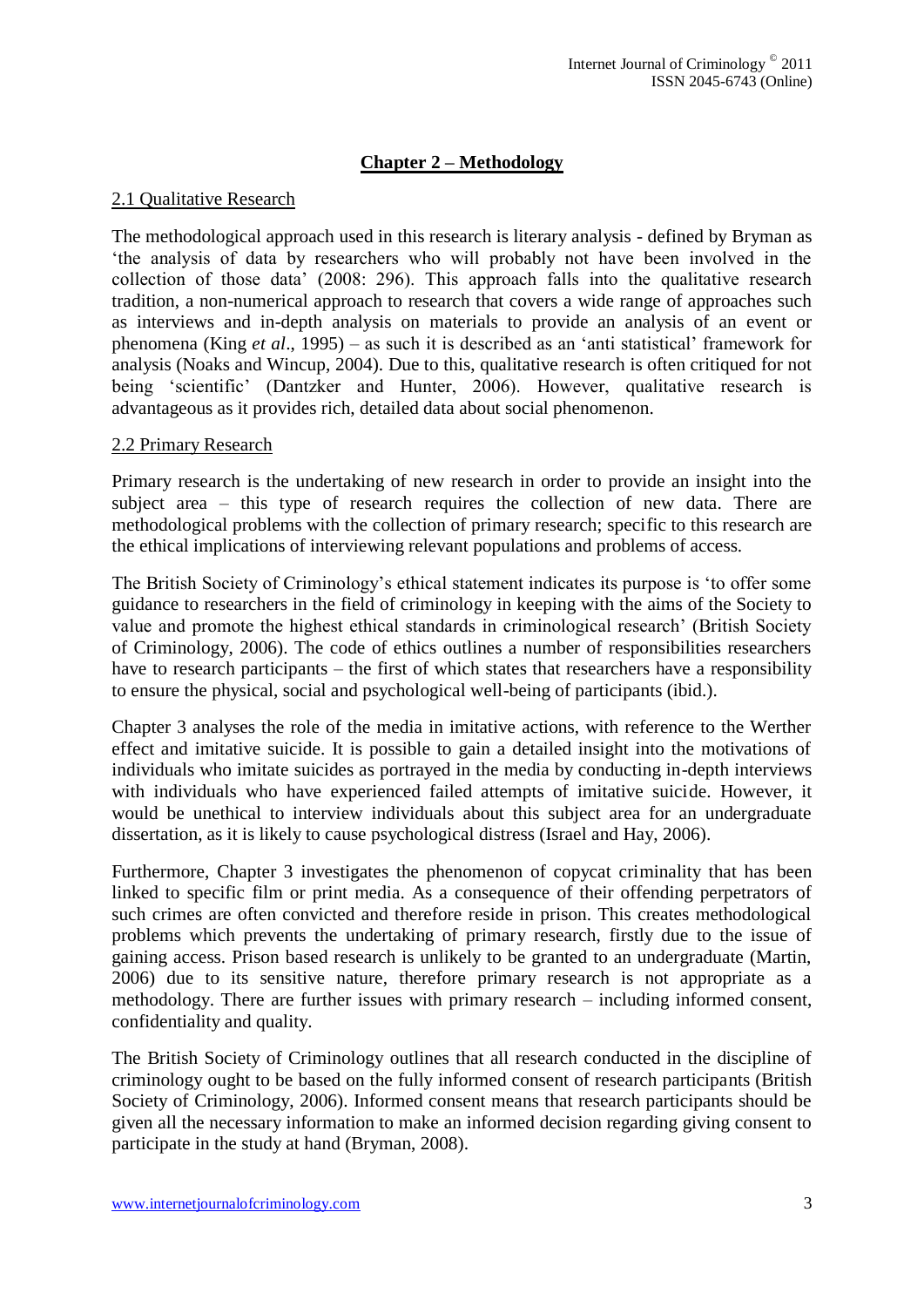Informed consent becomes more difficult to obtain when the research participants lack the maturity or competence required to make an informed decision (Ruane, 2005) - in addition, it becomes particularly important when the intended research participants constitute a vulnerable population, such as individuals residing in prison. It is more complicated to extract fully informed consent from an individual in a vulnerable population as they are not considered to have the responsibility or capability to grant such consent (Freedman, 1975).

Had primary research been selected as the methodological approach for the research, the method used for data collection would have been qualitative interviews. Interviews can be conducted in a number of ways – such as face-to-face, via the telephone and email – and can be conducted in structured, semi-structured and unstructured ways (Bernard, 2000). For the purpose of qualitative research the interview technique favoured is unstructured interviews – this allows participants to give detailed answers in response to questions (Bryman, 2008), the results of which are similar to that of a conversation (Burgess, 1984).

However, there are issues that could arise from the conduction of unstructured interviews – for instance, issues of confidentiality. Researchers have a duty to maintain confidentiality of research participants (British Society of Criminology, 2006). Confidentiality refers to the assurance that information and data collected from research participants are not published in such a way that it is possible to link them to specific individuals (Monette *et al*., 2008). The conduction of interviews with criminals such as those imprisoned for copycat crimes would provide the opportunity to gain a deeper insight into the motivation behind their offending behaviour (Finch, 2001).

However, there is a need to ensure that responses cannot be connected to individual participants (De Vaus, 2005), a standard that may be difficult to uphold due to the nature of the topic at hand. For instance, the details of high-profile copycat crimes are often well publicised - an example of this is the murder of James Bulger. This particular crime prompted public outrage and as a consequence a significant amount of media coverage was granted to the crime and the trial (Franklin and Petley, 1996). As a result of this, the majority of people may be able to identify Robert Thompson and Jon Venables, suggesting that responses to questions may leave participants vulnerable to identification by third parties.

It is notable that trust is a key element in the disclosure of information to researchers (Finch, 2001). Trust is relevant in the respect that a higher quality of information is likely to be provided during interviews (Ortiz, 2003). While trust is necessary between researchers and research participants, it could be problematic if participants subsequently disclose information of a nature such that it has legal implications (Corbin and Morse, 2003). For the topic at hand, this could include the disclosure of additional offending behaviour. Under circumstances such as this there are no strict outlines to follow (Martin, 2006) therefore it is at the researcher's discretion how to handle the information. A way in which to avoid such issues is to outline in a consent form, to be signed prior to the interview, stating whether information of this nature will or will not be disclosed to the appropriate authorities (Wolfgang, 1981).

Furthermore, a primary research approach may not have provided accurate information to draw conclusions from. It is arguable that 'imprisonment' and 'dishonesty' are overlapping concepts (Newman, 1958), therefore suggesting that information obtained through interviewing or surveying perpetrators of copycat crime would give rise to questions of reliability.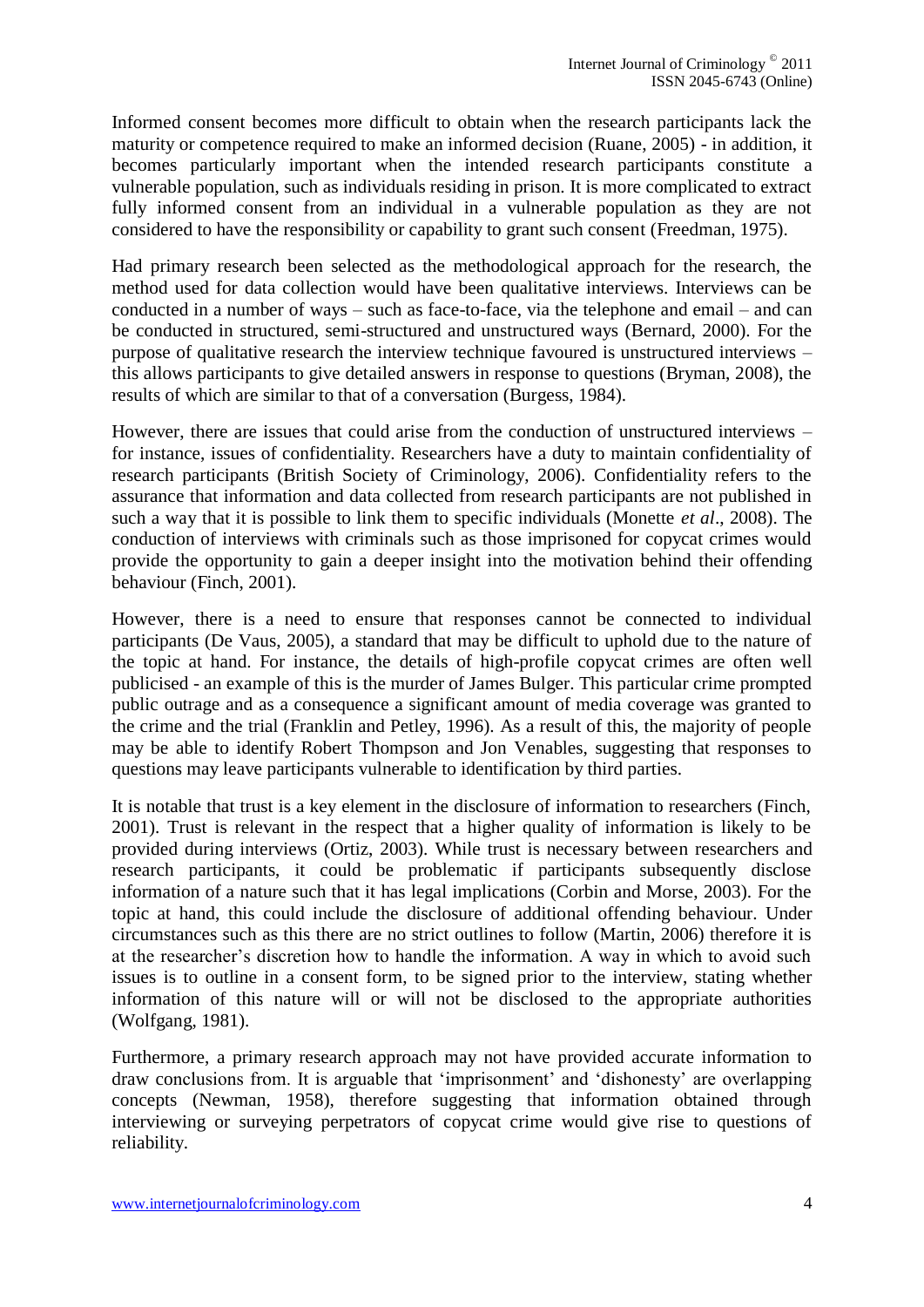Chapter 4 analyses the role media, both factual and fictional, have on incitement to crime; with specific reference to the 1994 Rwandan genocide. Some of the problems discussed with reference to prison populations are relevant – such as gaining access and informed consent – but there are also more specific issues with conducting research on the Rwandan population.

Survivors of the Rwandan genocide are likely to have been exposed to traumatic events  $-$  a study with 408 refugees established that all participants had experienced a number of traumatic situations (Kolassa *et al*., 2010). The overall conclusion of the study stated that genetic predispositions to posttraumatic stress disorder (PTSD) become insignificant when individuals are exposed to extreme environmental factors such as the genocide. Additionally, a study with 68 adolescent survivors of the genocide indicated that all had experienced traumatic events – such as seeing someone being killed and seeing dead or mutilated bodies which lead to PTSD; all indicated that they had re-experienced symptoms of the disorder (Schaal and Elbert, 2006).

Studies such as these indicate that the genocide was a traumatic event to the survivors, leaving them vulnerable to flashbacks of the events. Under the British Society of Criminology's code of ethics, researchers have a responsibility to ensure the psychological welfare of participants (2006). Conducting interviews with survivors of the genocide is likely to induce flashbacks or recurring symptoms of PTSD, resulting in a degree of psychological distress – therefore, it is unethical to conduct in-depth interviews with such individuals.

To interview genocide survivors in Rwanda would require travelling to the country, as there are limited modern technologies which would make cross country interviewing possible. For instance, the telephone system in Rwanda is described as small and inadequate and does not serve the general population as a whole (CIA, 2012). Travelling to Rwanda to conduct interviews would require approval from the ethics committee at Nottingham Trent University and large amounts of time (Robson, 2002). Time constraints do not allow for research of this nature to take place and the cost of conducting such research would not be supported.

Furthermore, dangerous conditions mean research in Rwanda would be unsafe. The majority of research conducted by individual researchers in Western society usually incurs no real danger (Kenyon and Hawker, 1999). However, Rwanda has a more volatile culture than that in the UK, and lower levels of human rights increase the risks to researchers in the country (Beyrer and Kass, 2002). These factors indicate the danger posed by travelling to conduct face-to-face interviews – gaining ethical approval for research of this nature is unlikely to occur for an undergraduate.

Lastly, it is notable that in much qualitative research the data sets used in analysis are small and therefore the results can appear to confirm statistical improbabilities (Thorne, 1994). This demonstrates the difficulty in obtaining a significant number of research participants so that the results are applicable and accurate. The proposed method of primary research would not allow access to a significantly large population of research participants, so would add little knowledge to the discipline of Criminology.

Overall, it has been demonstrated that primary research with relation to this subject area has many drawbacks which are not outweighed by benefits – therefore, a secondary research methodology is more practical for the research at hand.

2.3 Secondary Research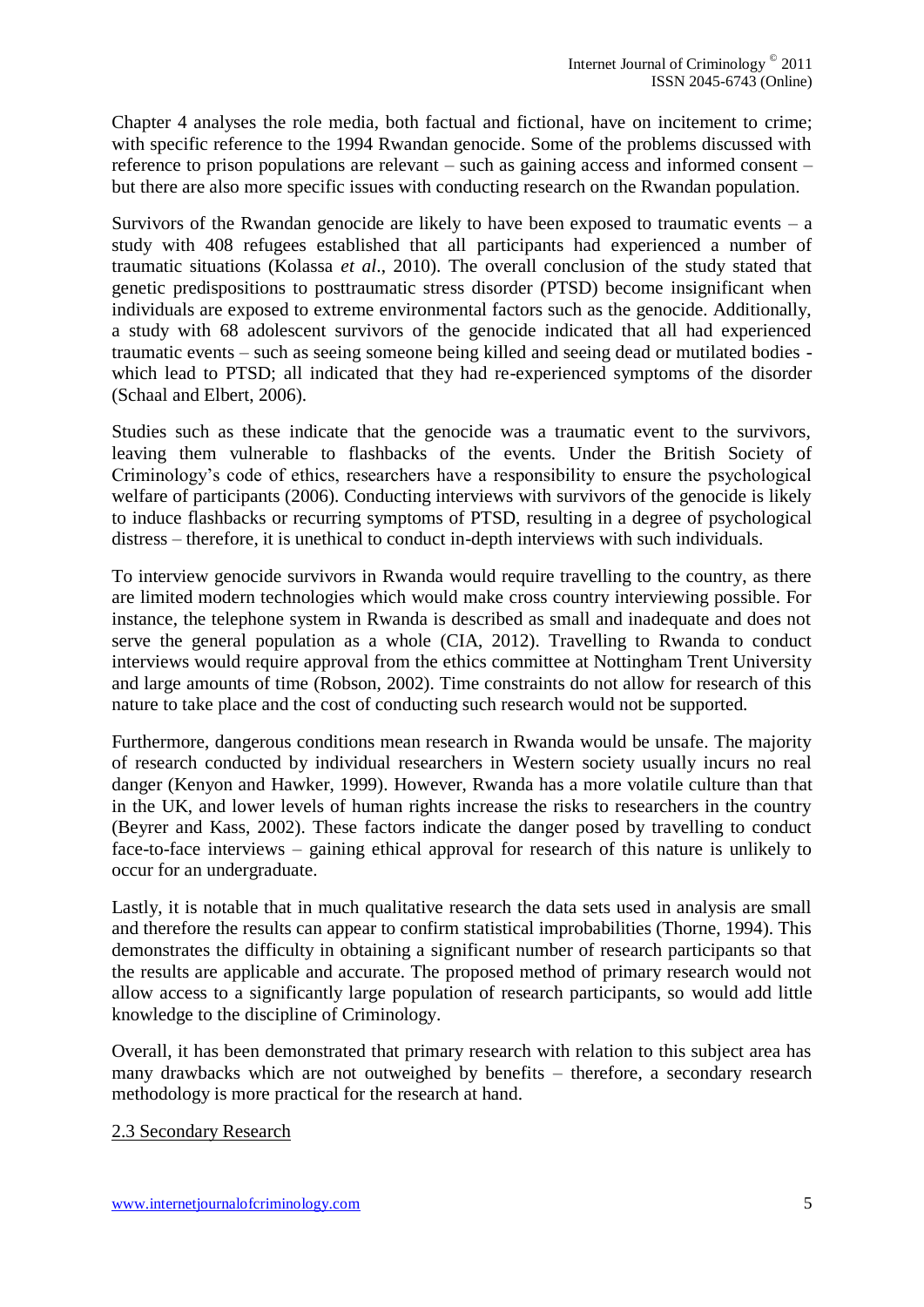Secondary analysis of pre-existing research is considered to be an important aspect of research (Glass, 1976). Due to the nature of the research a content analysis is arguably the most ideal approach; content analysis is a non-intrusive means of obtaining research and the research used already exists irrespective of the subject at hand (Hessey-Biber and Leavy, 2011). However, secondary analysis has been critiqued in comparison to primary research, as it is argued that there is a limited relationship between the researcher and the research used in analysis (Thorne, 1994).

One of the primary methods of data collection has been through the medium of the internet. Towards the end of the twentieth century the internet became a widely valued tool for the undertaking of social research (Babbie, 2007). Particularly relevant is the ease at which it offers access to a wide variety of information, such as electronic journal articles (Jupp, 2006). Many universities subscribe to academic journals and allow access to them online for students (McBurney and White, 2010). Nottingham Trent University subscribes to a number of online journals, which has provided a wealth of internet based journal articles to be used for the research.

While the internet is useful as a resource for social research it also has its drawbacks – for instance, it can be difficult to assure that a number of internet-based resources are free from bias (Babbie, 2007). Therefore, it is necessary to ensure that the documents used for the research are of a reasonable quality – this can be assured by using academic journals rather than opinion-based blogs. However, it is likely that bias may appear in newspaper articles that are accessed online, or they will lack authenticity – for instance, some newspaper articles are falsified for the purpose of selling more copies of the newspaper (Macdonald, 2001). The use of newspaper articles in this research is unavoidable, as they provide the basis of anecdotal evidence of copycat offending.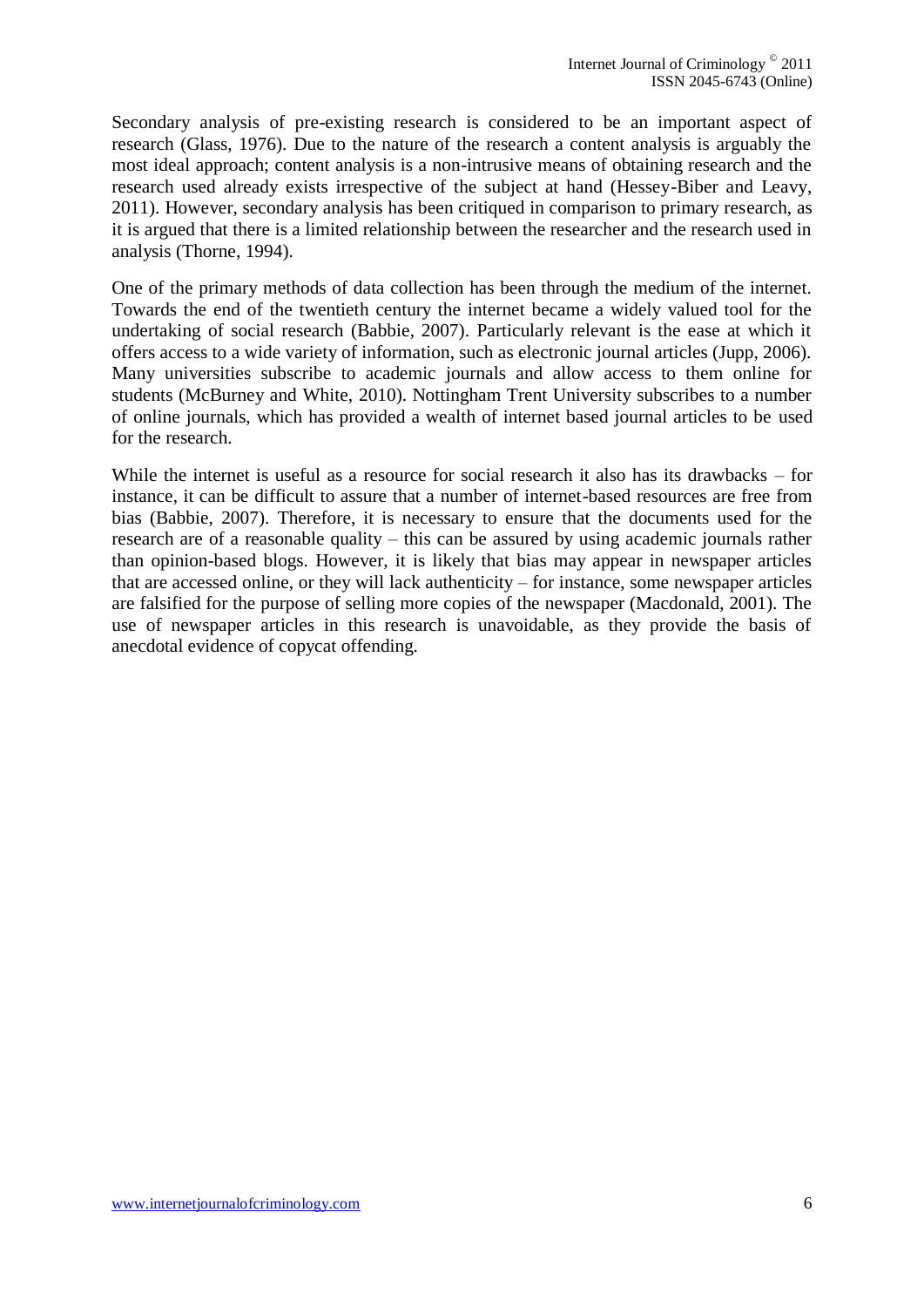# **Chapter 3 – Imitation**

# 3.1 The Werther Effect

It is proposed that one of the most important sources of suggestion on behaviour is the media (Hittner, 2005) and a significant body of proof indicating this comes from literature relating to copycat suicide. The increase in the number of suicides following reports of suicide in the media is well documented (Gould *et al*., 2003) to the extent that it is argued that 'No fact is better established in science, than that suicide is often committed from imitation' (Farr, 1841: 82 cited in Etzersdorfer *et al*., 2004: 137). Imitative suicide was first noted following the publication of *The Sorrows of Young Werther* by Johann Wolfgang von Goethe in 1774.

In *The Sorrows of Young Werther* the main character, Werther, following an episode of unrequited love, dresses in boots, a blue coat and a yellow vest and sits at a desk with an open book before shooting himself (Coleman, 2004). This book arguably inspired copycat suicides as many individuals were found dressed in the same outfit or had committed suicide with the book on their person. For instance, one individual shot himself and was found with a copy of *The Sorrows of Young Werther*, as had been described in the book (Pirkis *et al*., 2006).

The term 'the Werther effect' was coined by Phillips (1974) to describe the phenomenon of imitative suicide after he discovered that on average, the number of suicides increased by 58.1 following the publication of suicide stories in the media.

There are a number of factors that are suggested to make the Werther effect more likely, for example if a celebrity commits suicide. If the victim holds a celebrity status, copycat suicide is 14.3 times more likely to occur (Stack, 2003). For instance, following Marilyn Monroe's suicide in 1962 the month after saw 197 people – the majority of them young, blonde females – commit suicide using Monroe as a model (Coleman, 2004).

Celebrities constitute members of the *entertainment elite* with who the general public may feel a sense of identification. By watching celebrities, such as Monroe, in a variety of film roles the audience can develop feelings of identification to factors about the character (Stack, 1987). These feelings of identification are useful in analysing why individuals may be inclined to carry out copycat suicides. Furthermore, it is arguable that this factor may influence imitation of television and films; should an individual identify with a character they may be more inclined to imitate their actions.

However, there are issues surrounding the data provided to demonstrate the Werther effect. There are five main external influences which may skew data in favour of a Werther effect; seasons and trends, misclassification, bereavement, prior conditions and precipitation (Phillips, 1989).

It is arguable that there are seasonal trends in relation to suicide. Although not entirely universal, a study across a number of European countries and Japan found that the number of suicides tends to peak in spring months (Takahashi, 1964). While arguable that weather has an effect on availability of certain methods of suicide – such as drowning – findings indicate the peak in spring and summer may be linked to failure to adjust to time-giving signals, such as longer periods of sunlight (Partonen *et al*., 2004).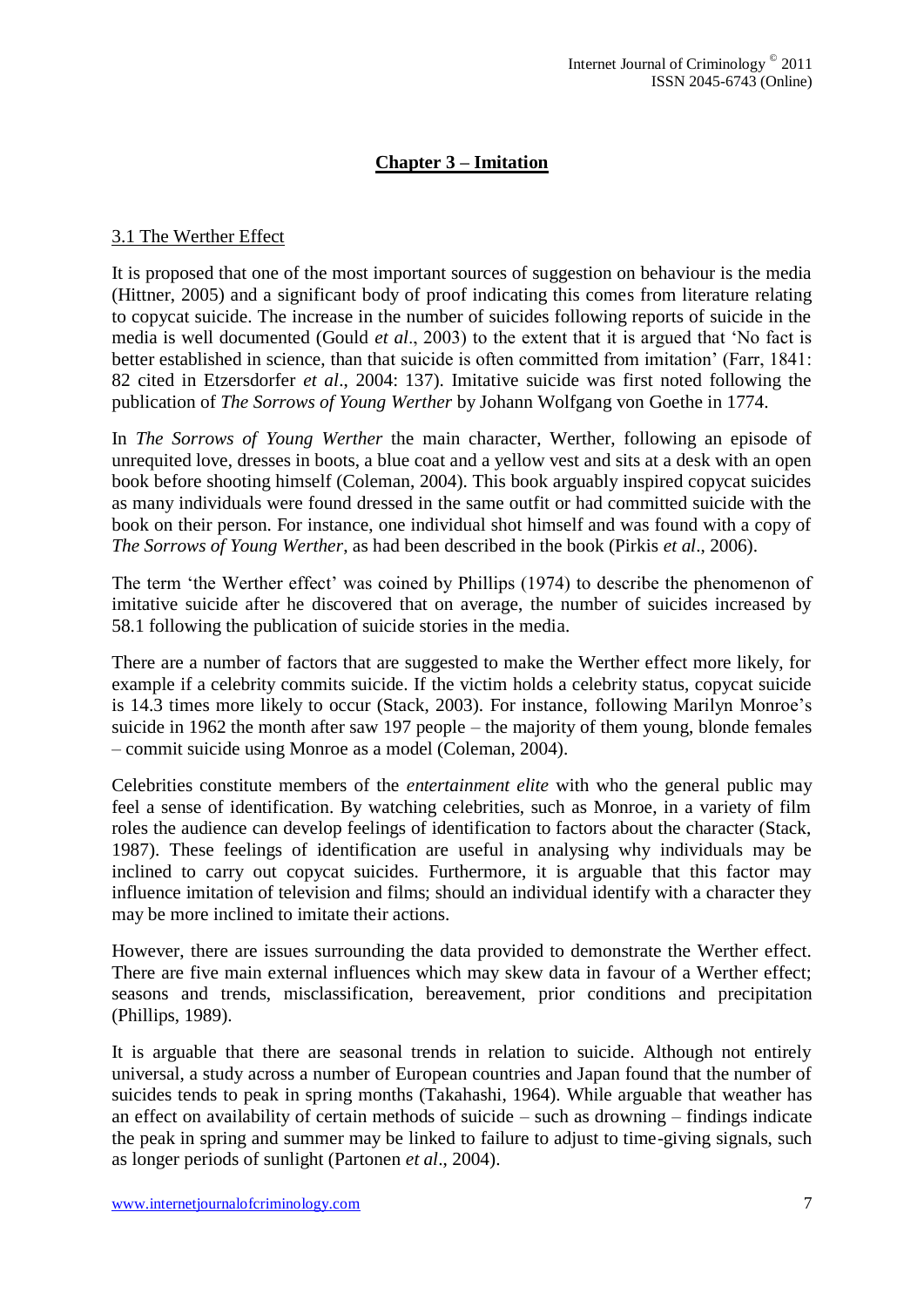The influence of misclassification argues that if imitation effects are well known and publicised this may alter the perceptions of coroners, who subsequently register more deaths as suicides by misclassifying them (Phillips, 1989). Similar to Merton's self-fulfilling prophecy it is arguable that this concept is applicable to these circumstances in the form of a self-fulfilling verdict; the misclassification of suicides makes the perceptions appear true.

The influence of prior conditions has been discussed by Durkheim, who argues that the two social variables that suicide rates depend on are integration and social regulation (Johnson, 1965). Integration refers to purposes and ideals ascribed by society, while regulation is the restraint put on desires (Yang, 1992). Changes to the economy can alter the levels of integration and regulation, resulting in more suicides during times of recession and less in times of prosperity (ibid.). Therefore, it is important to note social conditions such as economic factors when evaluating increases in suicide rates.

The influence of bereavement suggests that rather than imitating publicised suicide, individuals are saddened by the report so subsequently commit suicide themselves (Phillips, 1989). For example, Marilyn Monroe was a popular public icon whose suicide resulted in copycats from young women who potentially identified with her; it is also arguable that due to high levels of identification such individuals are saddened by the death so commit suicide as an act of grief, rather than as an imitative action.

Finally, it is arguable that rather than causing an increase in the rate of suicide, the publication of suicides in the media precipitates suicides that would have happened regardless (Phillips, 1989). The publication of suicide stories in the media have the potential to bring forward suicides that would have occurred anyway.

# 3.2 The Laws of Imitation

Gabriel de Tarde wrote *The Laws of Imitation* in 1903 which outlined imitation as the 'action of one mind upon another at a distance' (Park, 1938: 188). Tarde outlines three general laws of imitation; the law of close contact, the law of imitation of superiors by inferiors and the law of insertion (Reid, 2011).

The first law argues that imitation is more likely to occur in proportion to the amount of time an individual spends with another; the second law denotes that individuals imitate those considered to be their superior; the third law states that methods of criminality can be substituted with newer methods, for example the use of guns rather than knives (ibid.).

With relation to copycat crime, Tarde's second law of imitation is the most significant. Acts carried out by characters in fictional media may be subject to imitation firstly because the character portrayed is superior in status to the individual, or  $-$  in the case of films  $-$  the celebrity portraying the character is perceived to be of superior status.

# 3.3 Life Imitating Art

The Werther effect – also known as the copycat effect and imitation – was initially formulated in relation to suicide, but can be applied to the replication of acts portrayed in the mass media.

*Rage* by Stephen King, writing as Richard Bachman, is a psychological thriller, in which a high school student, Charlie Decker, takes a gun into school, kills two teachers – including his algebra teacher - and holds his classmates hostage (Hoppenstand and Broadus, 1987). This novel was withdrawn from publication following its links to high school shootings –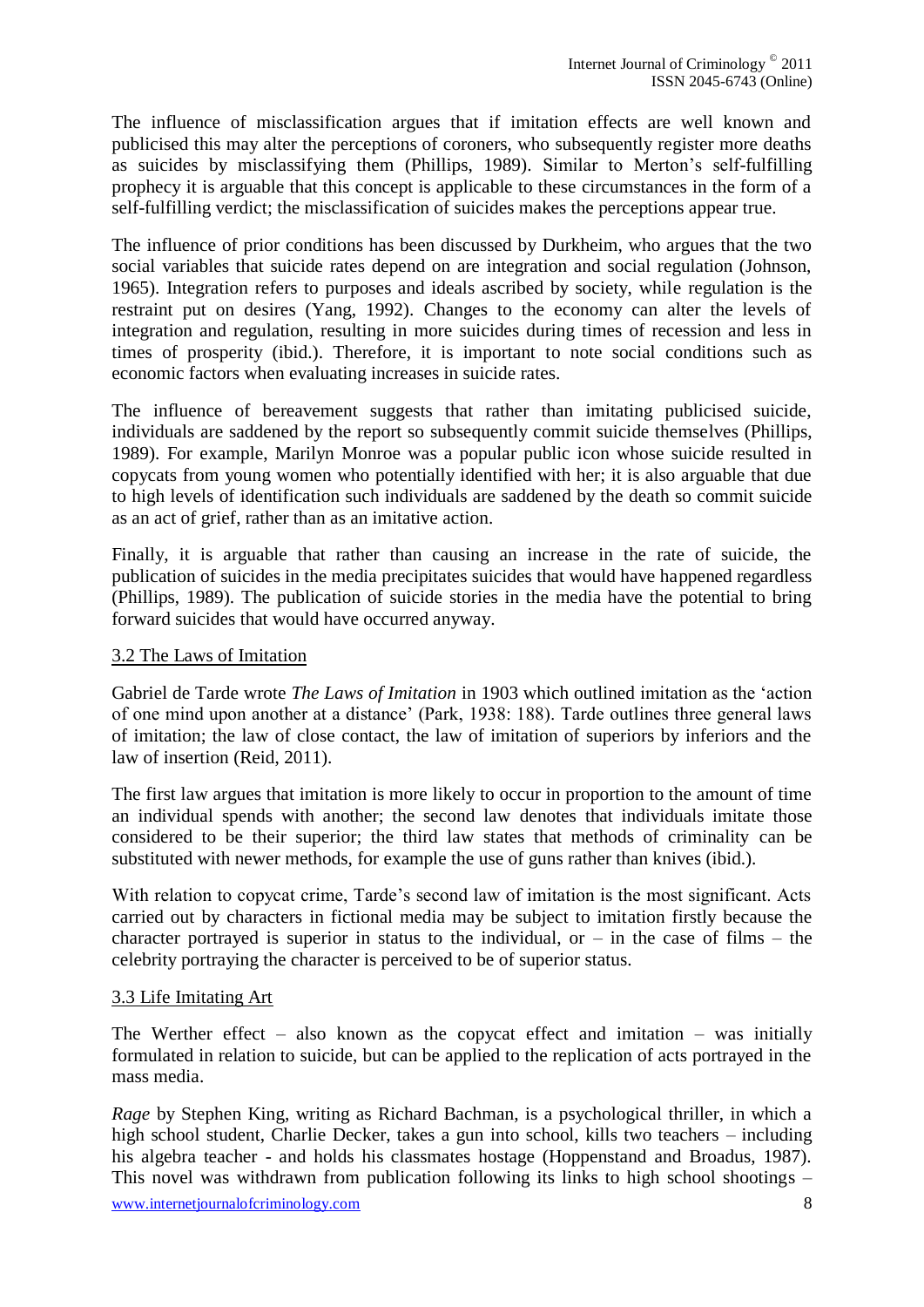most notably the case of Barry Loutaitis. Loutaitis entered his high school algebra class and shot the teacher before proceeding to kill two of his classmates (Egan, 1998). It is reported that he said "This sure beats algebra, doesn't it?", a line from the novel (Coleman, 2004: 168). However, this has been mis-reported by the media – this line does not appear in King's novel. In this respect, it appears that the media may be seeking a post-hoc explanation for Loutaitis' criminality.

Regardless of whether Loutaitis directly imitated *Rage*, it is arguable that the novel shaped his actions and inspired the *modus operandi* for the crime. Furthermore, while *Rage* has been linked to other high school shootings, it is plausible to suggest that the media coverage of Loutaitis' original crime resulted in copycat shootings – similar to the way in which media coverage of suicides inspired copycats. However, it is difficult to pinpoint causality; therefore, further copycats may have been influenced by both *Rage* and media coverage.

*Child's Play 3* (Bender, 1991) has been directly linked to the murder of James Bulger by Robert Thompson and Jon Venables; one of the most infamous examples of copycat criminality in modern times. Bulger, aged two, was abducted from a shopping centre in Liverpool by the defendants - both aged ten - in 1993; following which he was violently attacked and murdered by the youths (Sharratt, 1993). The murder has been linked to *Child's Play 3* as elements of the crime occurred in the film, suggesting that it inspired the *modus operandi*.

In the film, during a war games scene, Chucky - the doll - gets shot with a paint gun containing blue paint (Bender, 1991). This was mirrored in real life, as a small tin of blue modelling paint was spilt over Bulger during the assault (Pilkington, 1993); it is possible that, influenced by the film, the youths were seeking a living doll (Davis, 2003). In addition to this, Chucky is left on the train tracks of a funfair ride (ibid.); this was reflected in real life as Venables and Thompson left Bulger on a railway line (Sharratt, 1993). These aspects suggest that Thompson and Venables were directly influenced by the film in question.

However, there are other factors that may have contributed to their offending – such as both were the product of broken homes and both experienced abuse at the hands of their parents (Bracchi, 2010; Davis, 2003). While *Child's Play 3* may have influenced and shaped their behaviour, it is not possible to claim it was wholly responsible because '[m]illions of children watch television dramas and videos with a partially violent theme – so if they were the sole cause of inciting murder, we'd have a juvenile killing epidemic' (Davis, 2003: 338). While it is not possible to assign causality between *Child's Play 3* and the actions of Thompson and Venables due to the existence of other factors, because of the similarities between the plot and their actions, it is plausible to suggest the film shaped their *modus operandi*.

The film *A Clockwork Orange* was banned in Britain in 1973 on the grounds that it was violent for the sake of violence (Staiger, 2003). Since its re-release in 2000 it has frequently been referenced by the media in relation to crime, particularly youth criminality. It has been argued that the media generates a cycle of concern about the 'pathological' nature of the younger generation (Kidd-Hewitt, 2002). News publications linking *A Clockwork Orange* to criminal behaviour arguably fuel moral panics relating to youth violence.

However, *A Clockwork Orange* has not been linked to crime in the same way as *Child's Play 3*. *A Clockwork Orange* has regularly been referenced in relation to violent crime – for instance, in 2009 two teenage girls kicked a gay man to death over his sexuality; a witness described the attack as similar to a scene from the film (Cohen, 2010). In the film the main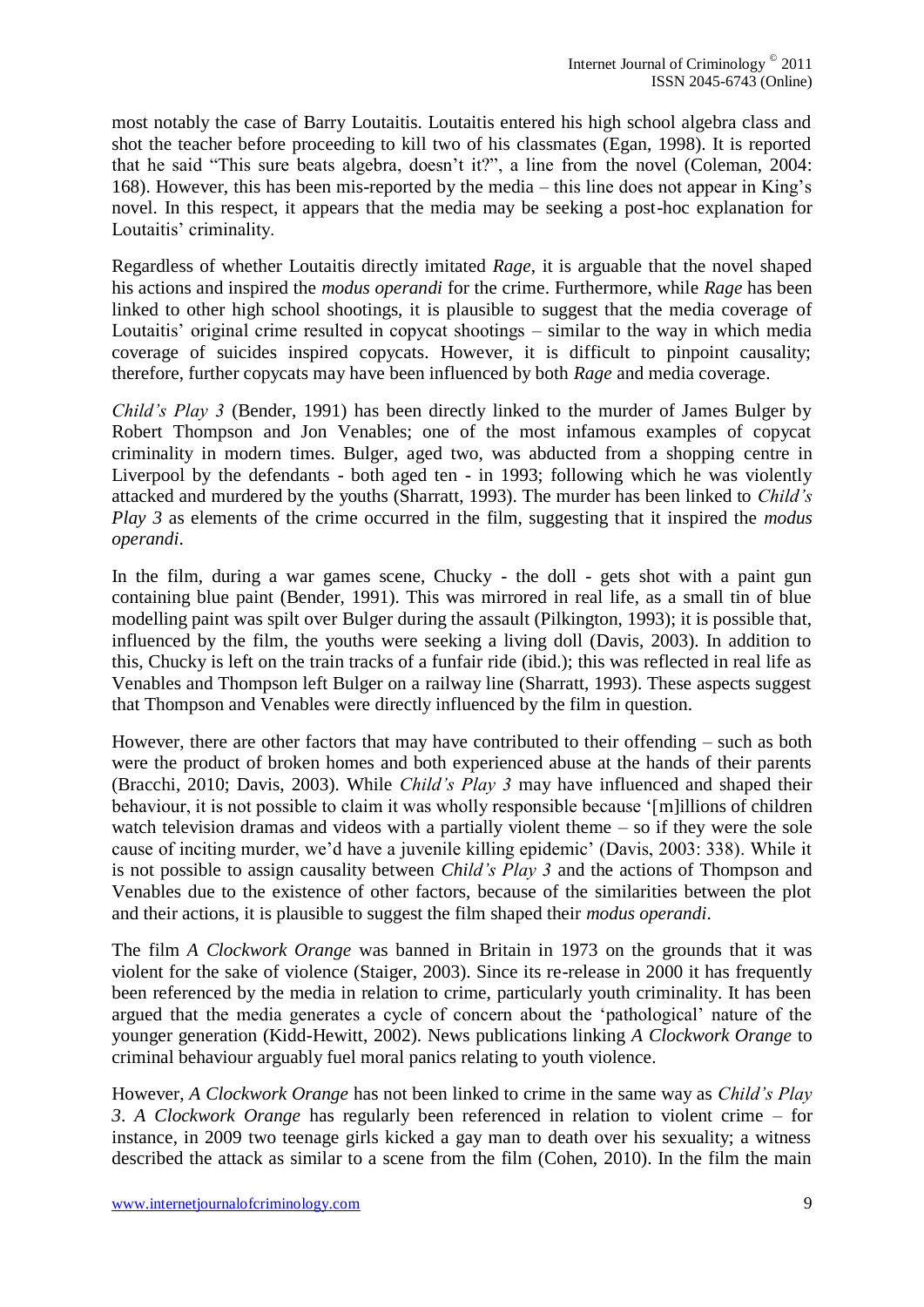character, Alex DeLarge, and his gang of 'droogs' attack and repeatedly kick an elderly tramp (Kubrick, 1971).

The 2009 attack on Ian Baynham occurred in London - the assault appears predominantly based on the victim's sexuality; during the attack the perpetrators shouted homophobic slurs such as 'faggot' (BBC, 2011a). There is no evidence indicating that the attack in question was motivated or inspired by *A Clockwork Orange* – rather, the assault was described as resembling scenes from the film by witnesses.

Under these circumstances, violent media has been used as a benchmark for descriptive purposes and has no direct link to the attack in question. The use of fictional media to draw descriptive comparisons to real-life events could be described as 'the DeLarge effect', after *A Clockwork Orange*'s main character.

# 3.4 Contemporary Examples of the Copycat Effect

The copycat effect has recently been cited by the press in relation to individuals imitating actions depicted in films. *Project X* is a 2012 film about three male teenagers who, left alone for the weekend, hold a house party that descends into chaos (IMDb, 2012). In Texas in March 2012 a group of teenagers held a house party that caused \$80,000-\$100,000 worth of damage to the property in question (Daily Mail, 2012). When questioned by the police about the party, the teenagers reported they were copying what they had seen in *Project X* (ibid.).

Furthermore, in the UK there has been the case of Daniel Bartlam  $- a 15$  year old boy who murdered his mother by beating her round the head with a claw hammer, in a manner resembling a *Coronation Street* storyline (BBC, 2012). In the soap, the character John Stape killed a woman with a claw hammer then left her body in the wreckage of a tram crash to cover the crime (Dolan and Reilly, 2012). The scene in question was found stored on Bartlam's computer, and films such as *The Amityville Horror* and *Final Destination* were also found at the address (Peachey, 2012). Furthermore, it is reported that Bartlam watched the horror film *Saw* shortly before carrying out the murder (Dolan and Reilly, 2012; Peachey, 2012). These films do not appear to have generated an imitative effect on Bartlam – this is discussed in more detail in Chapter 5.

# 3.5 Art Imitating Life

The copycat phenomenon is a cultural reference point which feeds back into itself. An early example of this is Jack the Ripper – following his crimes a number of films have been produced based on the real-life events, for example *The Lodger* (Byrne, 1998).

The Columbine High School massacre occurred in April 1999, when Eric Harris and Dylan Klebold attacked their high school with guns and pipe bombs, killing 12 students and a teacher before committing suicide (Wright, 1999). This controversially lead to the Super Columbine Massacre RPG!, a free downloadable game played through the eyes of the perpetrators, reportedly aiming to enhance understanding regarding the reasons for the massacre (Columbine Game, 2005). While it is not possible to conclusively determine the effects of media such as Super Columbine Massacre RPG!, it does demonstrate a cycle that potentially fuels the copycat effect.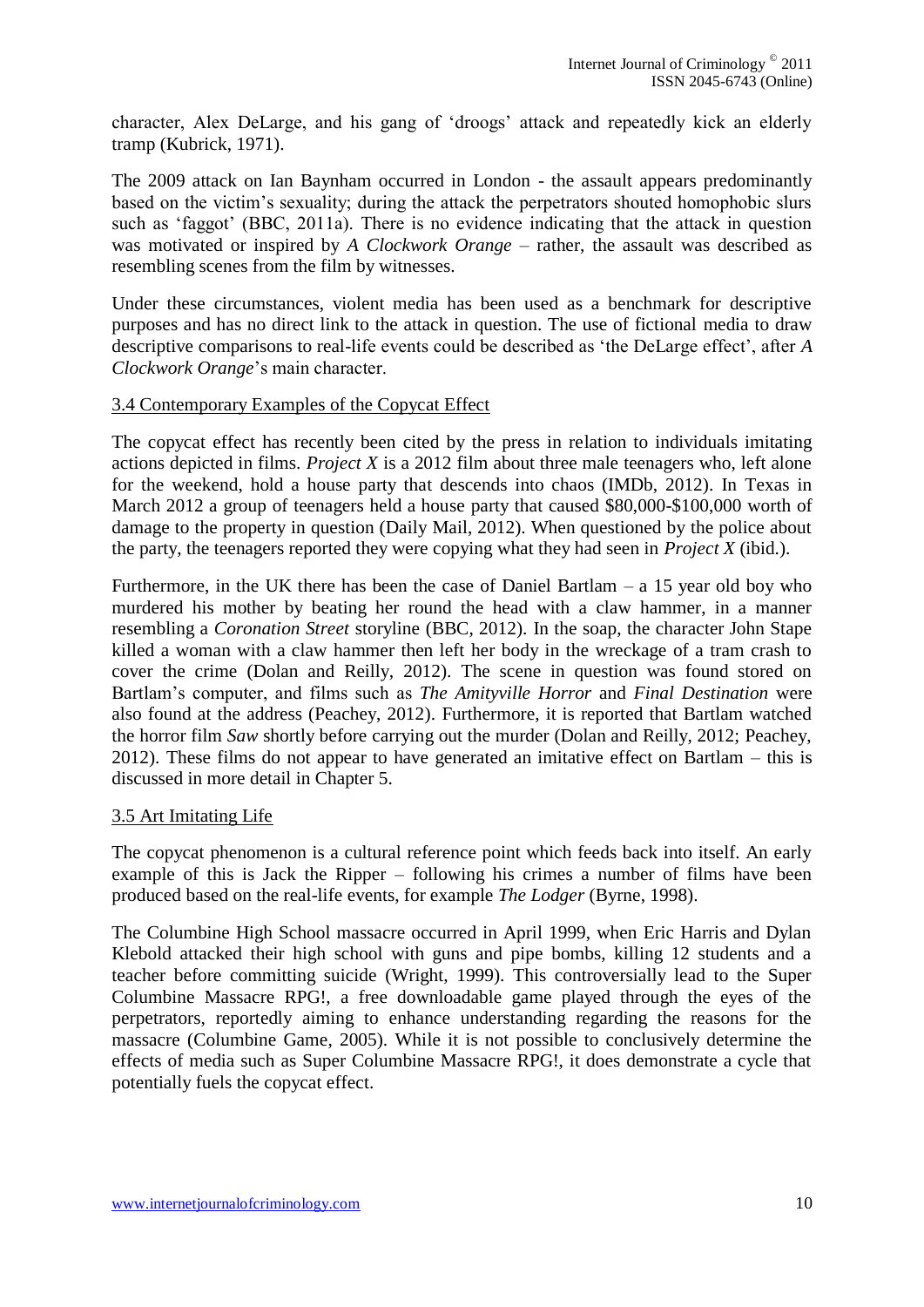# **Chapter 4 – Incitement**

# 4.1 Incitement

Incitement is the process of urging an individual to action (English Dictionary, 2006). In the UK on 1<sup>st</sup> October 2008 the Serious Crime Act 2007 came into effect, which abolished incitement under section 59. Prior to this, the act stated that an individual would be guilty of the offence of incitement if;

'a. s/he incites another to do or cause to be done an act or acts which, if done, will involve the commission of an offence of offences by the other; and

b. s/he intends or believes that the other, if he acts as incited, shall or will do so with the fault required by the offence(s)' (CPS, 2010).

Despite not having a specific law relating to the offence of incitement, the UK has a number of laws prohibiting incitement to specific crimes – for instance, the Public Order Act 1986 proscribes incitement to racial hatred, which refers to colour, race, nationality or ethnic origin (Liberty, 2012b). Furthermore, following the Racial and Religious Hatred Act 2006, behaviour and acts designed to incite religious hatred are now public order offences (Liberty, 2012a).

In contrast to the UK, the first amendment of the US constitution outlines that all citizens are granted the freedom of speech and expression, such as religion, and no laws will be created abridging these rights. As such, there is no legislative approach to curb incitement in the USA.

Incitement can be split into two main types – incitement to attitudes and incitement to actions. Incitement to racial hatred falls into the category of incitement to attitudes, however, it can lead to illegal action driven by the attitudes instilled in individuals. Furthermore, incitement to attitudes and actions can be divided and discussed with relation to non-fictional and fictional media.

#### 4.2 Incitement through non-fictional media

Hate media is used to encourage 'violent activities, tension or hatred between races, ethnic or social groups, or countries for political goals and/or to foster conflict by offering a one-sided or bias view or opinion, and/or resorting to deception' (Gardner, 2001: 304). The use of hate media can cause incitement to attitudes which provides grounds for action to take place – for instance Nazi Germany used propaganda to inspire racial hatred which subsequently resulted in the Holocaust (Gardner, 2001).

A more contemporary example of the use of non-fictional media to incite negative attitudes occurred in Rwanda; the 1994 genocide has been classified as one of the twentieth century's most extreme crimes against human rights (Straus, 2007). The starting point of the Rwandan genocide is widely accepted as being  $6<sup>th</sup>$  April 1994, when President Habyarimana's plane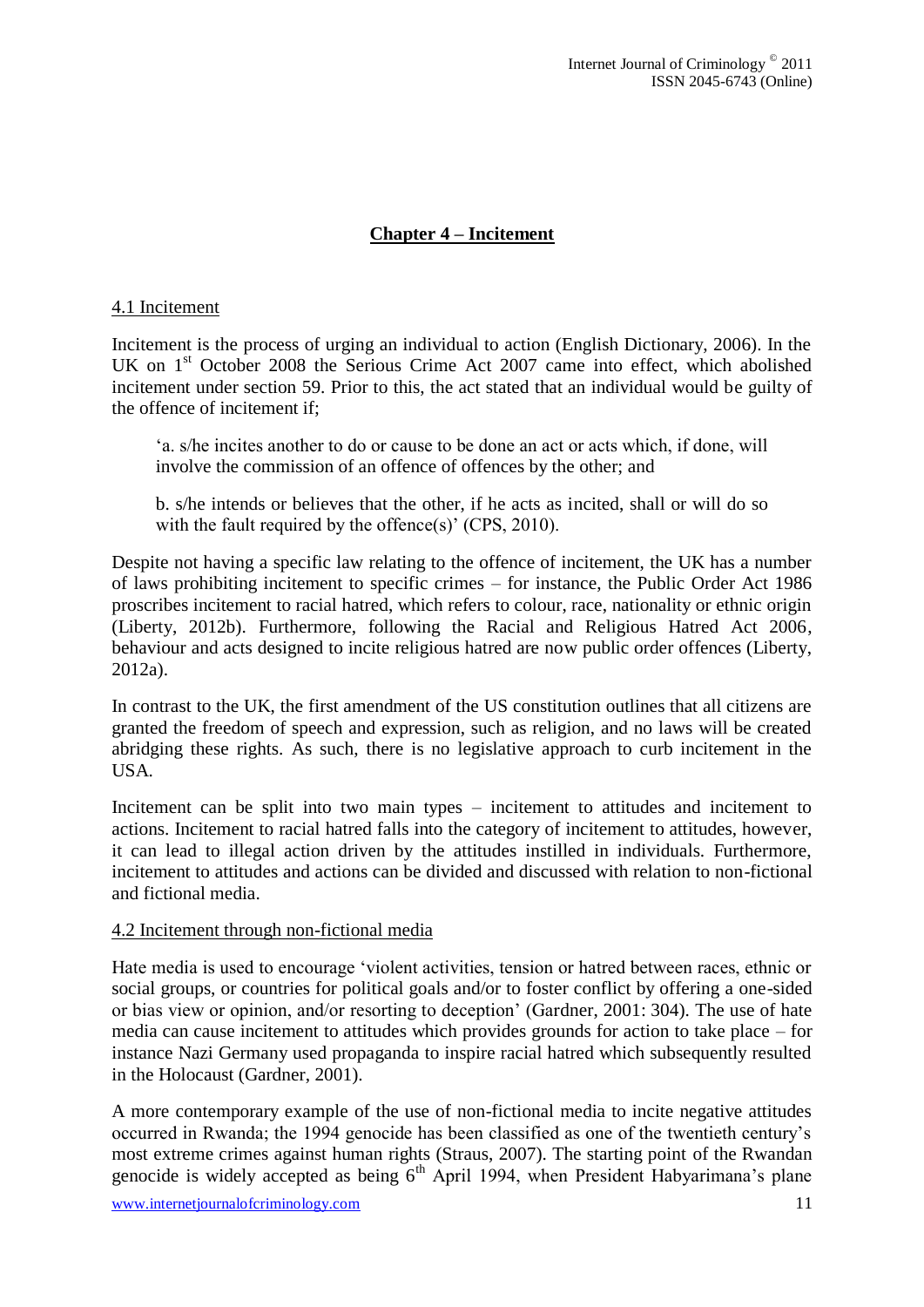was shot down, resulting in his death (Caplan, 2007). The genocide that followed resulted in the death of 800,000 Tutsi's in 100 days (Rwanda-Genocide, 2012)

Rwanda has been beset by racial tension between the Tutsi and the Hutu populations due to their unequal status in the country – over time the relationship reversed so that by 1994 the Hutu were in the dominant position (BBC, 2011b). Following generations of intermarriages any physically identifiable traits between the two populations – such as height - have disappeared (Bowen, 1996). In modern times the distinctions between the two groups are difficult to establish; the groups live side-by-side, speak the same language and practice the same religion (ibid.; Paluck, 2009) – in essence, the Hutu and the Tutsi are a single ethnic group separated by socio-economic status (Uvin, 1997).

The victims of massacres such as those carried out in Rwanda tend to belong to groups that have not threatened or acted in a hostile way to the group that perpetrates the massacre (Kelman, 1973). Cohen coined the term moral panic whereby the media defines a group of individuals as a threat to society and societal values (2000). In Rwanda the media defined the Tutsi population as folk devils, which served to legitimise violence against the group carried out by the Hutu.

Academic research on media used to incite racial hatred during the Rwandan genocide has focused particularly on the radio station *Radio-Télévision des Mille Collines* (RTLM) – however, while radio was significant in the broadcasting of racial hatred propaganda, the use of other forms of media to incite attitudes took place prior to RTLM and 1994. For example, in 1958 *Ijwi rya Rubanda Rugufi* – a journal - supported the Hutu population by printing the following in one of their publications;

'[F]or you, too, young men and girls of the Hutu movement, the time has come... to defy the Tutsi youth. Arm yourself with machetes and rid our field of the reeds that infest it. With hoes we have to uproot them so as to fertilize our field, the season for sowing is close!' (cited in Kamatali, 2002: 62).

Following this, in 1959 the Rwandan press continued to portray bias against the Tutsi population by encouraging Hutu to carry out a number of actions – from burning down homes to murder (Kamatali, 2002). The propaganda in place pre-1994 established an enabling environment so that subsequent propaganda encouraging negative actions against the Tutsi population were legitimised and acted upon.

In Rwanda, printed media was difficult to access outside the capital city due to limited circulation (Straus, 2007). Furthermore, because a significant proportion of the population in Rwanda cannot read or write, radio was the most easily accessible form of media (Des Forges, 2007) and as such was the most influential on attitudes and behaviour. Prior to the establishment of RTLM, radio in Rwanda had previously been recognised by the United Nations as playing a significant role in 'inciting ethnic tension and ethno-political murder' (Metzl, 1997: 629).

RTLM was created as a tool explicitly designed to demonise the Tutsi population (Dallaire, 2007). It was founded in 1993 as a talk radio station, but incorporated anti-Tutsi propaganda to the extent that the station was considered to be an arm of the extremist Hutu population (Paluck, 2009). The overall results of the RTLM broadcasts were the generation of hatred and the dehumanisation of, and creation of fear towards, the Tutsi population (Straus, 2007). Furthermore, through the instilling of fear RTLM legitimised the actions Hutu committed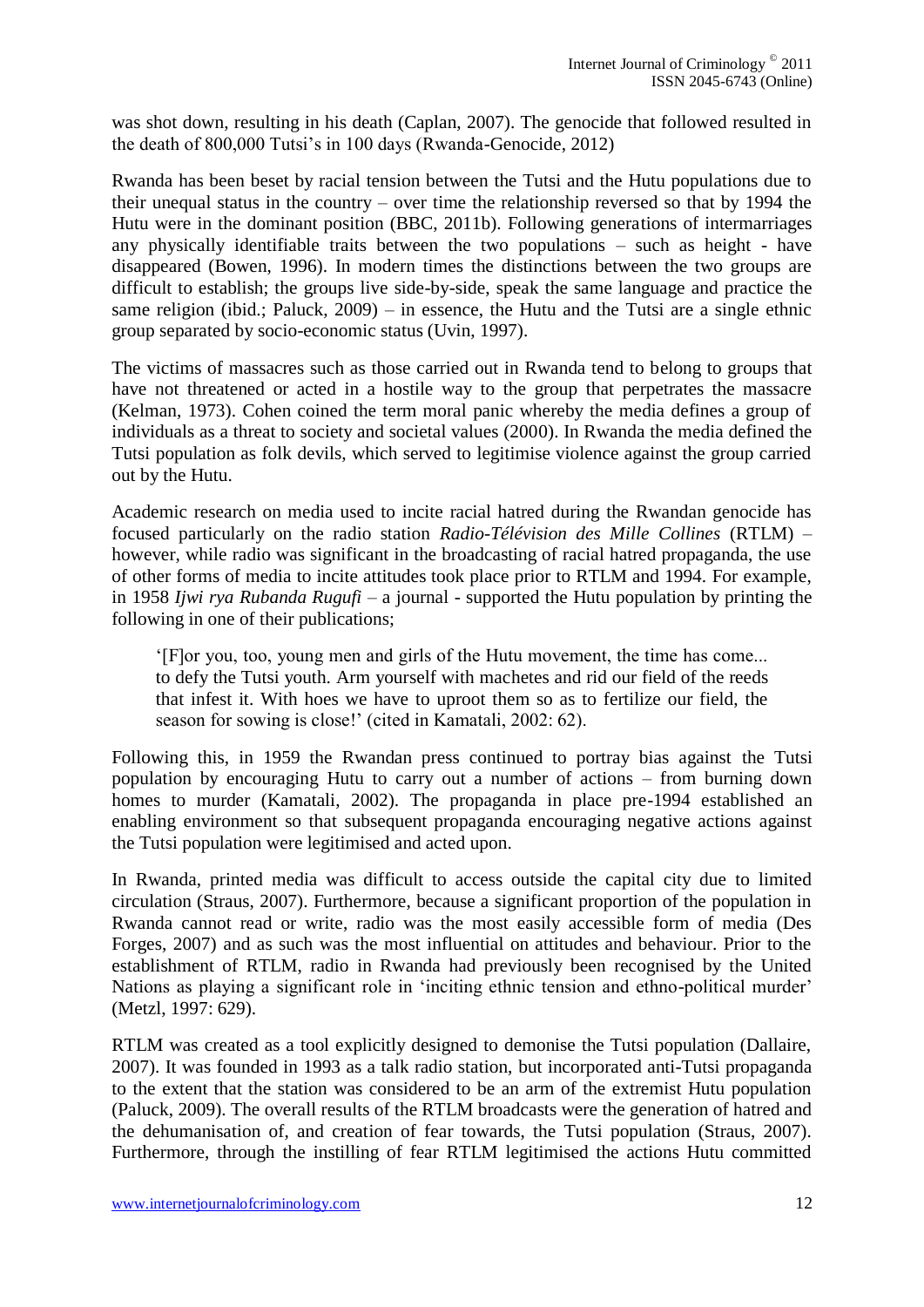against the Tutsi; broadcasts focussed around the concept of 'kill or be killed' which encouraged Hutu to act first in self-defence (Kellow and Steeves, 1998).

Radio broadcasts have the capacity to influence behaviour (Zajonc, 1954). On October  $30<sup>th</sup>$ 1938 Orson Wells and a group of actors broadcast a version of H. G. Well's *War of the Worlds* over the radio, which 6 million Americans listened to (Kellow and Steeves, 1998). The broadcast allowed Cantril (1940) to analyse the effect the mass media had on invoking panicked reactions – he observed;

'Long before the broadcast had ended, people all over the United States were praying, crying, fleeing frantically to escape death from the Martians. Some ran to rescue loved ones. Others telephoned farewells or warnings, hurried to inform neighbours, sought information from newspapers or radio stations, summoned ambulances and police cars' (47).

This unique study demonstrated that media, in this case the radio, has the power to influence behaviours and reactions of consumers; by adapting this concept to the broadcasts of RTLM during the Rwandan genocide, the fear created was arguably powerful enough to create panicked reactions to the situation – reactions that are further legitimised by the labelling of the population as folk devils.

It is important to note that in Rwanda the radio is viewed as the voice of authority, and to a lesser – but significant - extent the voice of God (Dallaire, 2000). This indicates that radio exerts significant power over listeners, so offers strong influences on attitudes and behaviour. It is documented that individuals are more inclined to commit reprehensible acts following the legitimization of their actions by authority (Milgram, 1974 cited in Bandura *et al*., 1975). The constant use of RTLM to broadcast anti-Tutsi propaganda helped maintain an environment of fear in Rwanda; combined with the fact that the radio exerted significant levels of authority in the minds of the population it is plausible to claim that the media played a significant role in inciting attitudes, and subsequent actions, of the Hutu population.

There are four main methods used by the media to create fear; focusing on previous actions to emphasise negative history between the groups; the manipulation of myths and stereotypes to dehumanise; overemphasis on past grievances; and general negative reporting (Frohardt and Temin, 2003). Rwandan media, particularly RTLM, was influential in the dehumanisation of the Tutsi population. RTLM continually referred to the Tutsi population as inyenzi, the Kinyarwandan word meaning 'cockroach' (Straus, 2007). It is arguable that frequently referring to the Tutsi population as cockroaches results in their dehumanisation – once the population is perceived as being less than human it becomes easier to justify killing them (Frohardt and Temin, 2003). Under the circumstances described it appears that dehumanisation helped create an enabling environment for the genocide to occur.

The evidence overall indicates that use of the media in Rwanda was successful in incitement to negative attitudes, which culminated in action in the shape of massacres of the Tutsi population. This therefore demonstrates a way in which the media can be used to drive individuals to criminality. However, there are evidential problems that make analysis of this phenomenon difficult.

# 4.3 Evaluating Incitement

Firstly, it is difficult to evaluate the true extent of incitement as there is nothing tangible to measure. It is not possible to measure incitement based on the number of deaths as the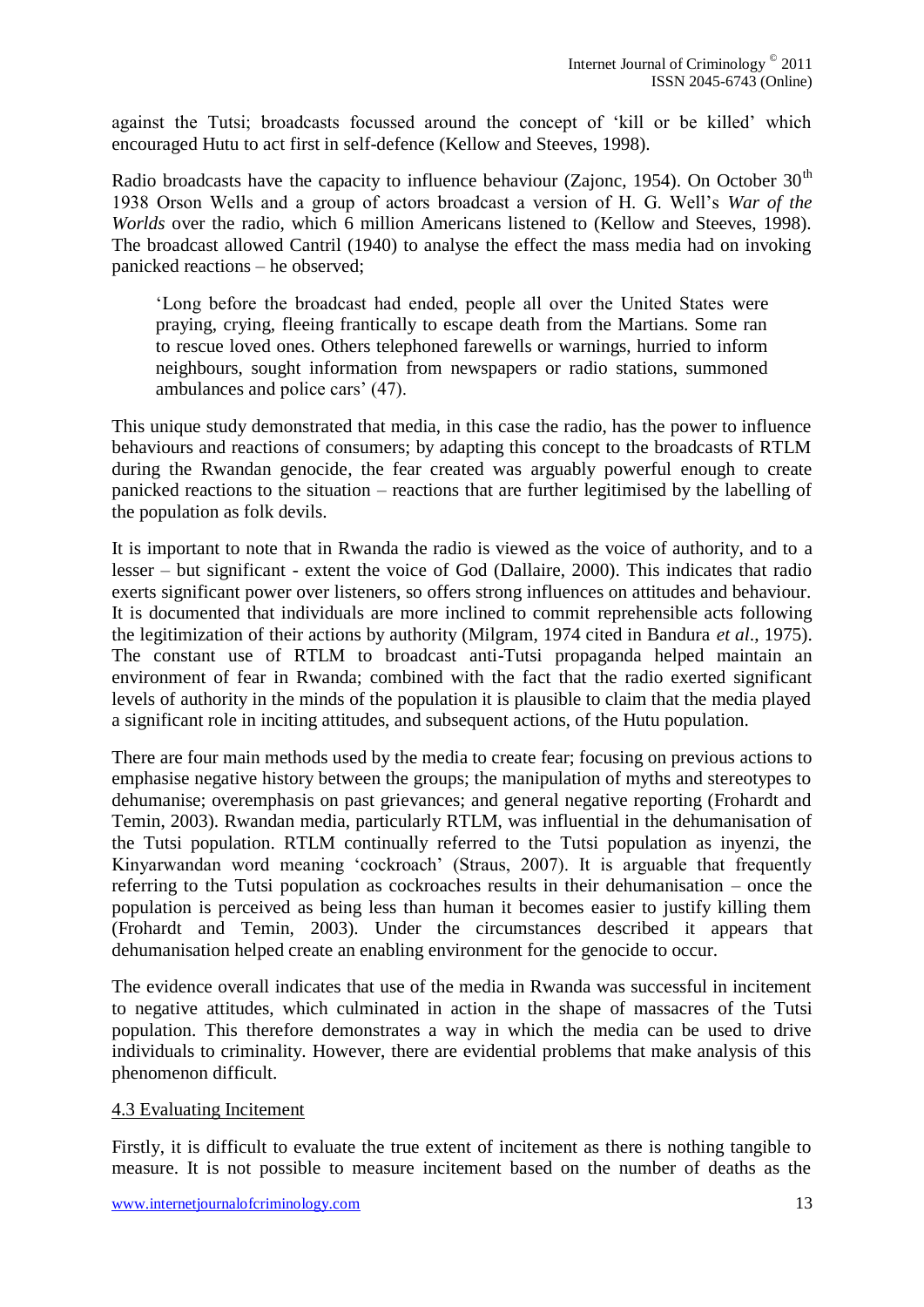reasons for participation in the genocide are not clear-cut. For instance, analysis demonstrates that victims and perpetrators hold different views regarding reasons for involvement in the genocide. Victims – the survivors of the Rwandan genocide – identify RTLM as a significant and influential driver of the genocide; many believe the massacres would not have occurred without it (Kellow and Steeves, 1998).

This is in stark contrast to the perceptions of those who actively participated in the violence and killings. A survey conducted with individuals who took part indicated that some of their motivations for involvement include imitation, obedience, anger and fear – none cited radio broadcasts as the reason behind their offending. Furthermore, when specifically asked whether the radio was the reason for them taking part in the genocide, 85% answered 'no' (Straus, 2007).

Additional issues include the difficulty in separating the impact of incitement on individuals and the effects of imitation. A number of individuals may be incited to hatred of the Tutsi population by the media in place in Rwanda; however, another subsection of the population may find themselves imitating the acts of those incited towards action. Furthermore, it is unclear what role group membership alters likelihood of incitement to action – many Rwandans listen to the radio in groups; this dynamic is discussed in more detail in Chapter 5.

#### 4.4 Incitement through fictional media

Fictional media, such as novels, can also be linked to incitement – including incitement to criminal actions. *The Turner Diaries* is one such example which was arguably written to incite racial hatred which subsequently resulted in incitement to racist attitudes and partaking of criminal action.

*The Turner Diaries* was published in 1978, written by William Pierce – who founded the white separatist group the National Alliance - under the pseudonym, Andrew Macdonald (Reed, 2002); it went on to sell around 500,000 copies (Sutherland, 2000). The book takes the form of the fictitious personal diary of Earl Turner, a member of a group denoted 'the Organization', whose aim is to bring about a white supremacist revolution in the USA (ADL, 2005). Since its publication, *The Turner Diaries* has been described as '"the bible of the racist right," "the handbook for white victory," and "the blueprint for revolution"' (Kushner, 2003: 369).

*The Turner Diaries* served to justify terrorism by portraying the Organization members as 'brave heroes [who] resist the imminent threat to the white race and America posed by Jews, blacks, and other minorities' (Turk, 2004: 279). This justification arguably legitimises such actions for individuals in real life, therefore making it more acceptable as a response to attitudes. The book is popular with right wing extremists and has been cited as the inspiration behind terrorist activities carried out by such groups (ADL, 2005) – most notably, *The Turner Diaries* has been linked to the actions of Timothy McVeigh.

In 1995, Timothy McVeigh carried out a bombing in Oklahoma which resulted in the death of 168 individuals and the injury of 500 more (Walker, 2001). McVeigh was reportedly influenced by *The Turner Diaries* – pages of which had been photocopied and highlighted and subsequently discovered in McVeigh's car (Sutherland, 2000). Furthermore, it is arguable that *The Turner Diaries* offered a blueprint for the creation of the bomb used by McVeigh;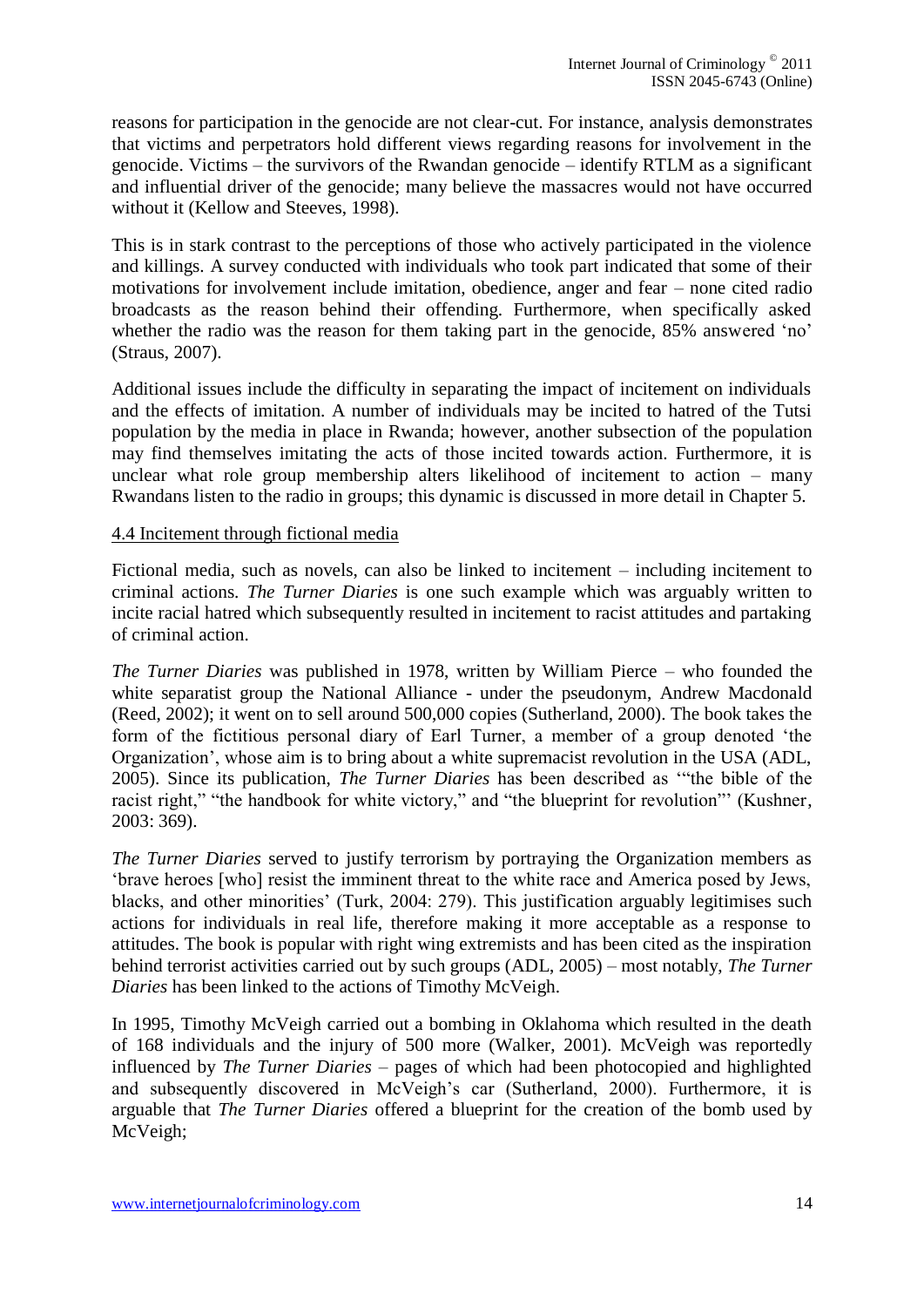'"This book provides essentially a step-by-step recipe as to how to put together your own fertilizer fuel-based bomb…. In fact, it shows how unbelievably simple it is to make a hugely, hugely powerful bomb" U.S. Attorney Hartzler told the jury in 1997' (Davis, 2004: 56).

The number of hate groups active in America in 2011 was 1,018, a number which has been growing exponentially in recent years (Potok, 2012). It is argued that the instating of Barack Obama as President of the United States has worked to aggravate racism within the country, as extremists may be of the perception that white supremacy in America is under attack (The Leadership Conference, 2012). This indicates that the environment in the USA is more accepting of racism, potentially suggesting that individuals may be more susceptible to the effects of media such as *The Turner Diaries*. The Oklahoma City bombing occurred in 1995 prior to the factors in discussion – however, 809 Patriot and Militia groups were active in the USA at this time (Potok, 2012) which indicates that an enabling environment was in place at the time of McVeigh's attack.

#### 4.5 Incitement and the internet

The origins of the internet lie in 1966, when Lawrence G. Roberts wrote up his idea for the Advanced Research Projects Agency Network (ARPANET) regarding computer networking (Leiner *et al*., 1997). Since its initial conception, the internet has grown exponentially (Thompson, 1999). However, while the internet has been taken advantage of by entrepreneurs and consumers, it has also attracted attention from criminals (Wall, 2001). Communication on the internet is hallmarked by the traits of anonymity, disembodiment and outreach (Jewkes and Sharp, 2003) – which can lead to individuals being more outspoken.

The internet can help facilitate crime – an example of such is the growth in the problem of child pornography, where the internet acts as a medium for the access and distribution of images (Taylor and Quayle, 2003). Furthermore, it is arguable that the internet can incite individuals to attitudes resulting in action, such as those constituting hate crimes – these include the threat of physical attacks, actual physical attacks and verbal abuse (West Midlands Police, 2012). Hate crime in the UK is any crime that is motivated by the offender's hatred of the victim due to their race, religion, gender, sexual orientation or disability (ibid.).

The internet offers a new means of communication and many hate groups now publish hate information on the internet (Deirmenjian, 2000). For instance, Pierce, the author of *The Turner Diaries*, recognised the potential of the internet and subsequently created websites on which he could publish racist viewpoints (Reed, 2002). There has been a growth in hate sites on the internet; this growth can be associated with the anonymity offered by the internet, as it allows for opinions not supported by all members of the public - such as those of racial hate groups - to be voiced (Bargh and McKenna, 2004). Furthermore, the internet breaks down traditional geographical boarders (Postmes *et al*., 1998) meaning that such opinions reach a wider audience.

It is not just criminal behaviour that the internet facilitates and incites – once attitudes have been established within an individual's mind-set, the internet plays a key role in maintaining and supporting attitudes. The internet has the potential to influence and support suicidal behaviour and incite vulnerable individuals to action.

The internet offers unrestricted access to uncensored information (Thompson, 1999); while beneficial in some respects it is negative in others. For instance, Haut and Morrison (1998) discuss the case of a female who twice attempted to commit suicide via methods she'd found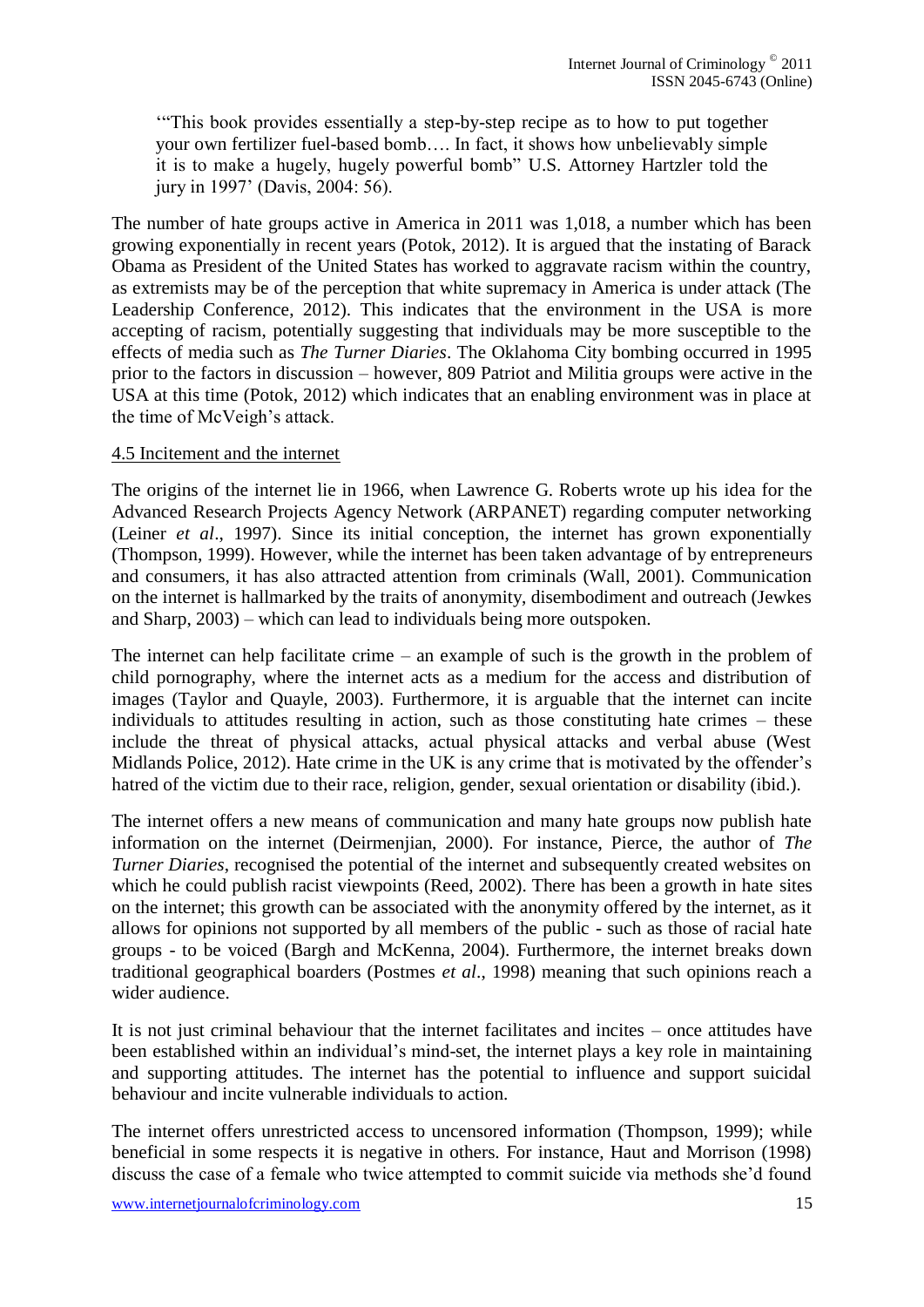on the internet which reported that death would be certain. Following this admission, the authors indicated shock at the number of websites offering details about the amount to take of a number of substances which would constitute an overdose (Thompson, 1999).

A contemporary example of the internet supporting suicidal mentality is the suicide of Kevin Boyle in 2011. Boyle had been able to purchase a 'suicide kit' online for £44 from a company which required no proof of illness of psychiatric assessment, assuring painless 'deliverance' (Weathers, 2012). This case demonstrates that the internet provides an enabling environment for such attitudes to thrive; following which, it offers the information and resources needed to act on such attitudes.

#### 4.6 Media for the prevention of incitement

This analysis has demonstrated the role media plays in incitement to attitudes and actions. However, media can also be used to prevent the incitement of attitudes and subsequent actions.

Following the Rwandan genocide an educational radio programme entitled *New Dawn* was created. *New Dawn* took the form of a radio soap opera, where the storylines incorporate educational messages which aim to address and change the beliefs and prejudices of the audience (Paluck, 2009). The study indicated that while the programme did not demonstrate a strong impact on personal beliefs, it did influence participants' perceptions' of social norms (ibid.). This is significant as social norms influence attitudes and behaviours, which are discussed in further detail in Chapter 5.

Furthermore, it is arguable that the internet may potentially act as a safety valve – preventing rather than encouraging criminality. It is possible to demonstrate this by drawing comparison to the period of prohibition in America. Prohibition in the USA involved legislation which saw the banning of production and sale of alcohol in the country, which was in place from 1919 to 1933 (Tyrrell, 1997). Despite the reduction in supply of alcoholic beverages there was still a demand for the product, therefore smuggling occurred – commonly known as 'bootlegging' (Petkus, 2008). This demonstrates that prohibition was ineffective in reducing the consumption of alcohol in the USA.

It is therefore plausible to argue that similar to prohibition, legislation put in place to outlaw hate websites will reduce supply while having no impact on demand. Therefore, this could cause displacement of prejudice attitudes into real-life, potentially culminating in actions. Therefore demonstrating that hate websites – while immoral – may not be explicitly responsible for incitement to actions; rather, they may act as a safety valve, preventing negative attitudes, such as racism being displaced into real-life.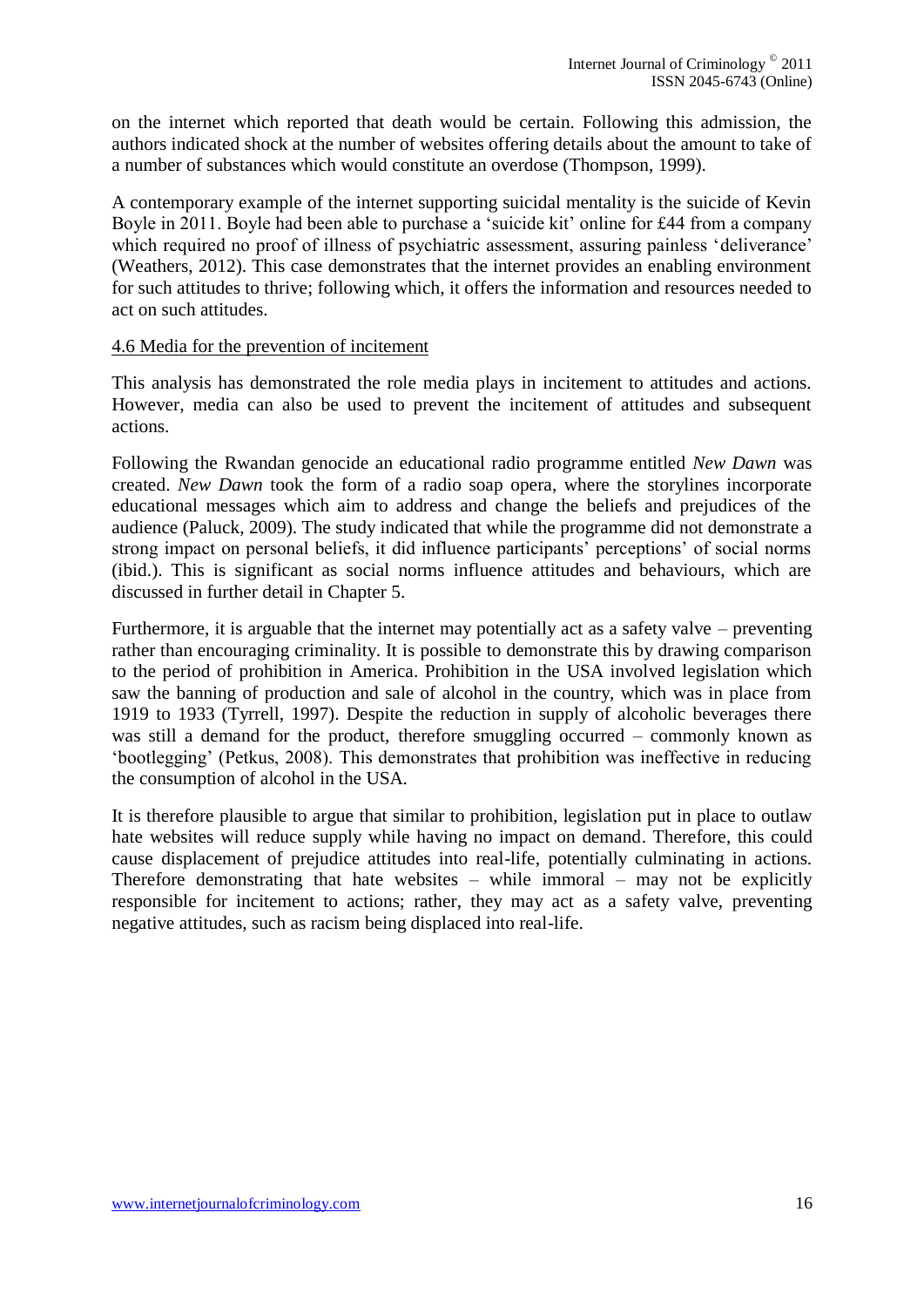# **Chapter 5 – Competing Theories on Media Effects**

# 5.1 Theories on Media Effects

It has been argued that the mass media has the potential to teach, thereby influencing behaviour (Villani, 2001). Schramm *et al*. argue that;

'For *some* children, under *some* conditions, *some* television is harmful. For *other*  children under the same conditions, or for the same children under *other* conditions, it may be beneficial. For *most* children, under *most* conditions, *most* television is probably neither particularly harmful not particularly beneficial' (1961:2).

This conclusion can be adapted to apply to adults and other media formats, including films such as those discussed. While most individuals are unlikely to be influenced by violent media, there is a small proportion of the population that are susceptible to incitement and imitative effects. Regardless of the influence media may have over their behaviour, the overall effect is likely to be small in comparison to other social experiences (Reiner, 2007).

There are a number of theories that can be used to analyse the effects media has on individuals. Social learning theory is an approach to understanding behaviour which looks at how individuals imitate actions and shape their behaviour based on the behaviour of others (Banyard and Grayson, 2008). Furthermore, behavioural choices are shaped depending on rewards or punishments received for previous behaviour (Akers *et al*., 1979).

Positive reinforcement of behaviour makes subsequent behaviour more likely to occur – as the individual has been rewarded for their actions. Positive reinforcement arguably occurred in Rwanda; RTLM encouraged negative action against the Tutsi population and then applauded those who carried out such acts (Kamatali, 2002).

Furthermore, it is argued that if individuals identify with a model they are more inclined to shape their thoughts, feelings and actions on those of the model (Bandura, 1969) – this is relevant when evaluating the copycat effect. Similar to the way in which identification with celebrities can result in imitative suicide, identification with characters in media such as books, television and films may result in imitative behaviour; such as the examples discussed in Chapter 3.

# 5.2 Social Norms

The term 'social norms' is a label attached to behavioural regularities which drive people to co-operate; deviation from social norms differs from deviation from other behaviours as they can invoke sanctions (Posner, 2000). People use social norms as a benchmark for how they ought to behave (Krull, 2001), as they allow individuals to evaluate whether certain behaviours are good or bad (Akers *et al*., 1979). Social norms have an effect on prejudice (Paluck, 2009), as was seen in Rwanda leading up to the genocide.

www.internetiournalofcriminology.com 17 Anti-Tutsi propaganda was present in Rwanda prior to and during the genocide, and it is the media that helps to communicate social norms to the population (Paluck, 2009). Overall, this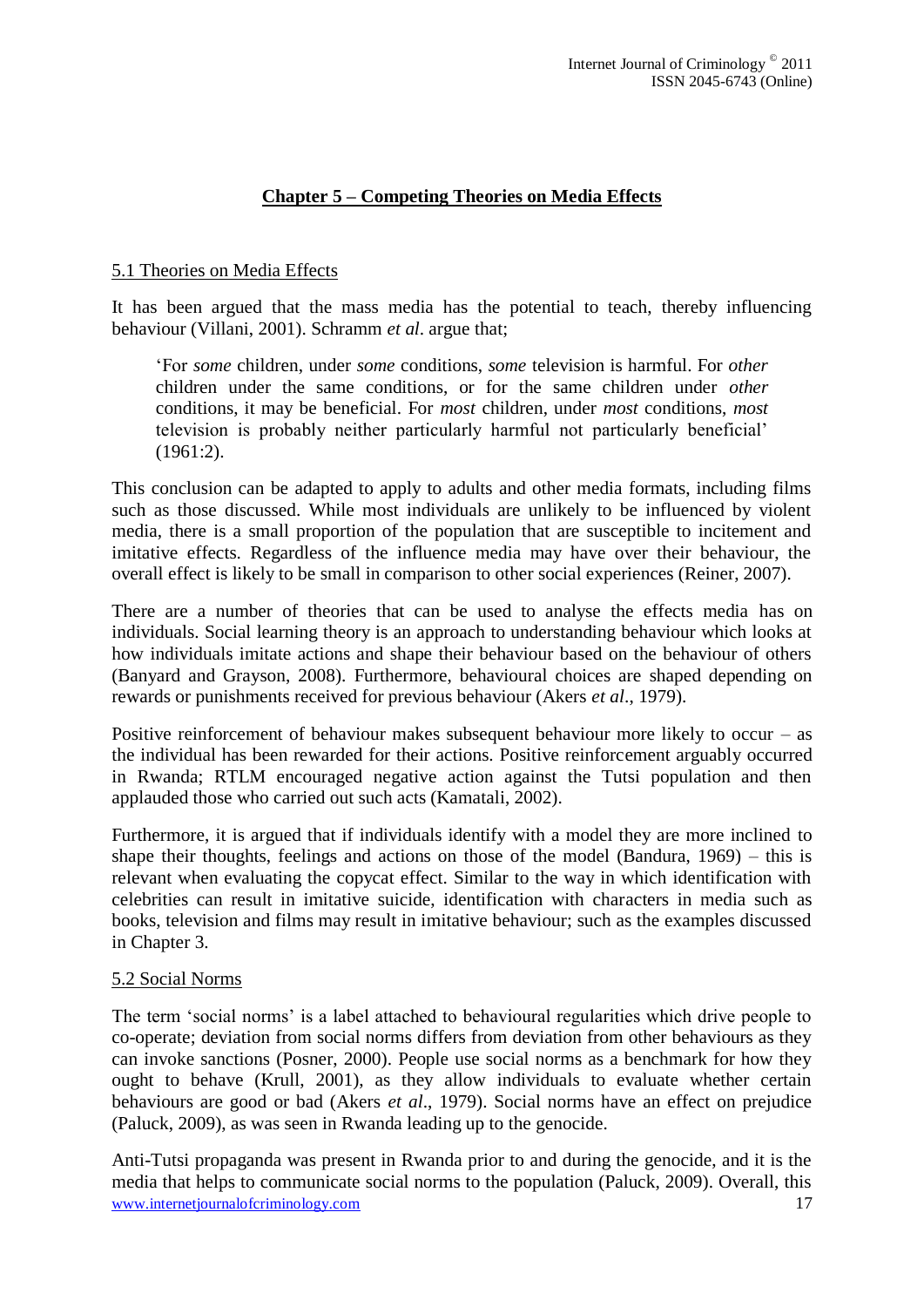created and sustained an environment of hate towards the Tutsi population – making hatred acceptable and therefore a 'social norm'.

Normalisation thesis has been discussed in reference to drug use; it theorises that deviant groups or individuals and their behaviour become a feature of everyday life (Parker *et al*., 2002). This thesis may have applicability to violent media; debatably, the increase in violent media makes behaviour portrayed appear 'normal' and therefore acceptable.

# 5.3 Group Mentality

In Rwanda, individuals would listen to the radio in groups because not everyone had access to their own – survey data from Rwandan's who participated in the genocide indicated that 52% owned a radio (Straus, 2007). It is difficult to separate the impact of radio programmes from the impact of peers on behaviour. Arguably, factors such as discussion with peers may have helped legitimise the actions of the population.

Furthermore, it is difficult to separate the effects of incitement and imitation, which is relevant in group situations. RTLM arguably catalysed a small minority of the population who already held extremist views (Straus, 2007) – for these individuals the radio incited their actions. However, many individuals cited that the radio did not play a role in their offending (ibid.). For these individuals, it is plausible to suggest that they were influenced by, and imitated the actions of, their neighbours.

#### 5.4 Obedience to Authority

Milgram undertook a psychological experiment to demonstrate the influence of authority on the actions of individuals. The experiment involved participants administering what they believed to be lethal electric shocks to an actor, who they thought was a fellow participant. The results of the experiment showed that 26 of the 40 participants obeyed the experimenter to the end – administering a 450 volt electric shock (Milgram, 1963).

In Rwanda, the radio was perceived as the voice of authority (Dallaire, 2000), therefore helping to explain participation in the genocide. Survey data indicates that while direct incitement from the radio was not cited as a reason for actions, obedience was often indicated as being significant (Straus, 2007).

Furthermore, a dominant partner may act as a figure of authority resulting in obedience and criminal behaviour. A study by Gudjonsson and Sigurdsson indicated that 73% of participants committed offences in the company of others (2004). Furthermore, following an Offence Motivation Questionnaire which assessed motivation for offending based on five key factors – compliance, provocation, financial, excitement and consequences – there was correlation for the compliance element (ibid.).

This provides evidence that the influence of other individuals is significant in offending behaviour. In the case of Venables and Thompson the dominant individual was Thompson; this was demonstrated on several occasions, such as Thompson influencing Venables to play truant from school (Davis, 2003). While aspects of their crime indicate they were imitating *Child's Play 3* it is important to note the influence of external factors and the impact Thompson had on driving the behaviour of Venables.

5.5 Cultural Criminology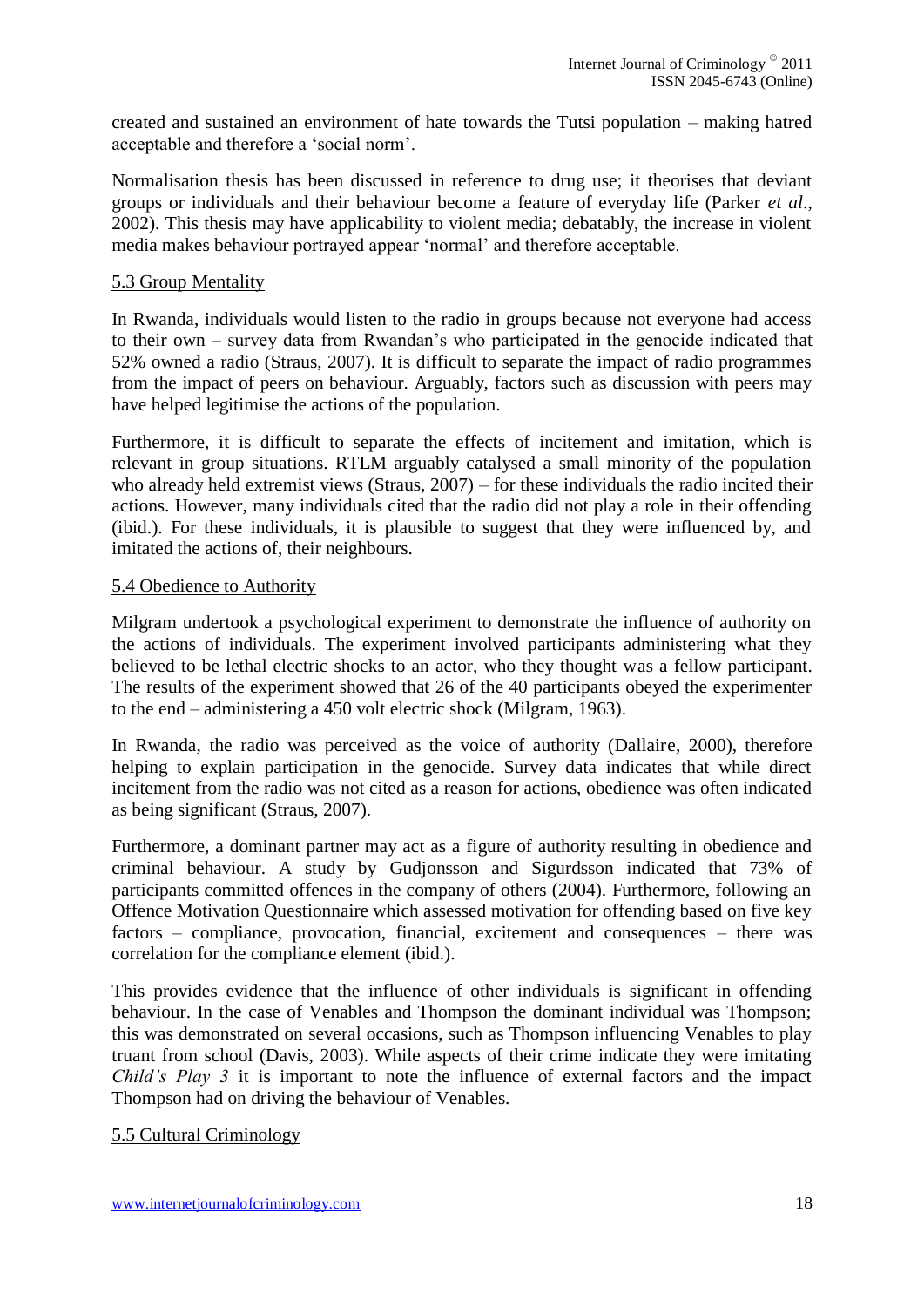'In this world the desire for excitement can only be satisfied through irrational acts where content and context become secondary to immediate experience. Along with this world based on fun and pleasure the motivation for action becomes predicted on the fulfilling of desire and pleasure' (Presdee, 2000: 74).

Cultural criminology analyses crime in relation to emotional drivers – including the seeking of pleasure and the adrenaline rush associated with criminality (Young, 2004). It is arguable that this branch of criminology is relevant for evaluating why individuals imitate actions portrayed in the media, particularly films.

As previously stated, Gudjonsson and Sigurdsson carried out an Offence Motivation Questionnaire, which also indicated a correlation between offending and excitement (2004). It is argued that certain crimes have 'sensual dynamics' (Lyng, 2004: 361). Research in the area of cultural criminology and the concept of deviancy as 'fun' has focused on crimes such as theft (e.g. Katz, 1988). However, the premise of deviancy as 'fun' can arguably be extrapolated to apply to the phenomenon of imitative criminality, as has been discussed. Due to the portrayal of crime as entertainment in fictional media it is arguable that it may be perceived by the audience as 'fun', resulting in imitation.

# 5.6 Predispositions

With relation to suicide, certain individuals may have predispositions making them inclined to carry out such actions. It is argued that both genetic and social factors are relevant in evaluating pre-existing dispositions to suicide (Kety, 1990). Using this behaviour as an example, it can be suggested that predispositions may exist that incline individuals towards imitating the behaviour of others, or leave them susceptible to incitement by media.

However, predispositions based on biological or psychological factors are difficult to establish, particularly without conducting primary research into individuals who have been incited by, or have imitated, media. While predispositions may be relevant in explaining imitation and incitement, it is important to not ignore the influence of social factors on explanations for behaviour.

# 5.7 Are certain individuals drawn to specific types of media?

It is possible to argue that individuals who are susceptible to media effects are likely to be drawn towards specific types of media to begin with.

For instance, RTLM attracted a demographic mainly consisting of young people (Kellow and Steeves, 1998). As discussed in Chapter 4, individuals who participated in the genocide did not cite the radio as a reason for their participation; therefore, any effect was on the subconscious. It is arguable that individuals who were driven to take part in the genocide by the radio may be extremists who were already predisposed to violence (Straus, 2007), therefore representing a small proportion of the population. Individuals who are more inclined towards violent behaviour are arguably more likely to consume media such as RTLM, and may also be more susceptible to media effects on behaviour.

Furthermore, the case of Daniel Bartlam arguably demonstrates that certain individuals may be drawn to specific types of media. Films such as *The Amityville Horror* and *Final Destination* were found in Bartlam's room (Peachey, 2012). In addition to this, the victim's partner described Bartlam's obsession with films such as *The Evil Dead* and *Halloween* and how he appeared to 'thrive' on them (Ball, 2012).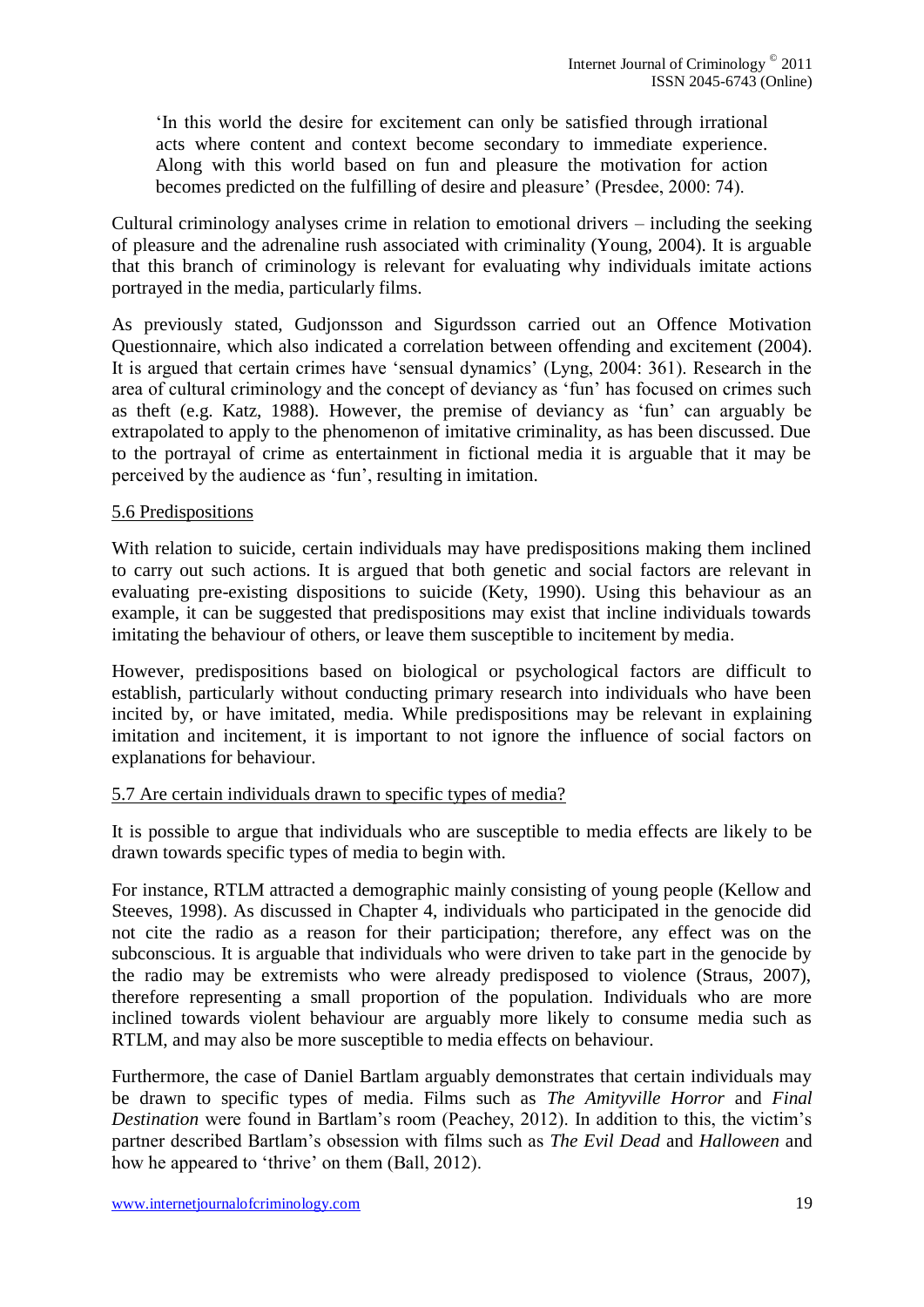While *Coronation Street* appears to have directly influenced Bartlam, there is no evidence to suggest he took inspiration from the horror films in question; rather, it indicates that he may have been drawn to particularly violent media.

# **Chapter 6 – Future Concerns**

#### 6.1 'Torture porn'

Violence in the media has undergone an increase in graphicness since the end of the Second World War (Reiner, 2007). The term 'torture porn' was first denoted by David Edelstein in an article in *New York Magazine* to describe the influx of a particular brand of horror film (2006). 'Torture porn' is the term now used to describe modern day horror films where the main focus is on extreme and graphic violence (Kattelman, 2009). It is important to note that not all films containing torture fall into the 'torture porn' category – the torture must be central to the film and not simply a coincidence of the plot; rather, the torture is in place for the sake of taking the audience through the horrifying experiences (Morris, 2010). Examples of such films include the *Saw* franchise and the *Hostel* films (Murray, 2009).

The *Saw* films are centred on the serial killer, 'Jigsaw', who constructs elaborate traps for individuals which puts them in control of their own destiny. 'Jigsaw' is removed from the situation and informs the victims of the way out of the traps via tape recordings. The killer's second tape recorded monologue in *Saw* is the first in the franchise to explicitly make reference to the traps as a game; this speech includes the terms '[y]our aim of this game', '[t]here are ways to win this' and ends by stating '[l]et the game begin' (Wan, 2004).

More significantly, later in the same film the Jigsaw killer makes a speech to a victim on video via the means of a puppet. The speech is as follows;

'Hello, Amanda. You don't know me, but I know you. I want to play a game. Here's what happens if you lose. The device you're wearing is hooked into your upper and lower jaws. When the timer on the back goes off, your mouth will be permanently ripped open. Think of it like a reverse bear trap. Here, I'll show you. There's only one key to open the device. It's in the stomach of your dead cellmate. Look around, Amanda. Know that I'm not lying. You'd better hurry up. Live or die. Make your choice' (ibid.).

This template is used repeatedly throughout the films in the franchise, with many focusing around the concept of playing a game. This speech template was used more frequently in *Saw II* where several victims were greeted in an identical format; examples include 'Hello Michael, I want to play a game', 'Hello Obi, I want to play a game' and 'Hello Xavier, I want to play a game' (Bousman, 2005). It is therefore arguable that the 'I want to play a game' speech is an iconic feature of the franchise, and it is this that has been linked to copycat behaviour in real life. In 2007 two teenagers in the USA left the following message on Beverly Dickson's phone;

'I want to play a game. You need to decide if life is worth living for. There are vents and there is toxic gas that will be fogged through in 10 minutes. It will kill you in a half a minute, so you decide. It's your game. Do you want to live or die?' (NewsChannel5.com, 2007).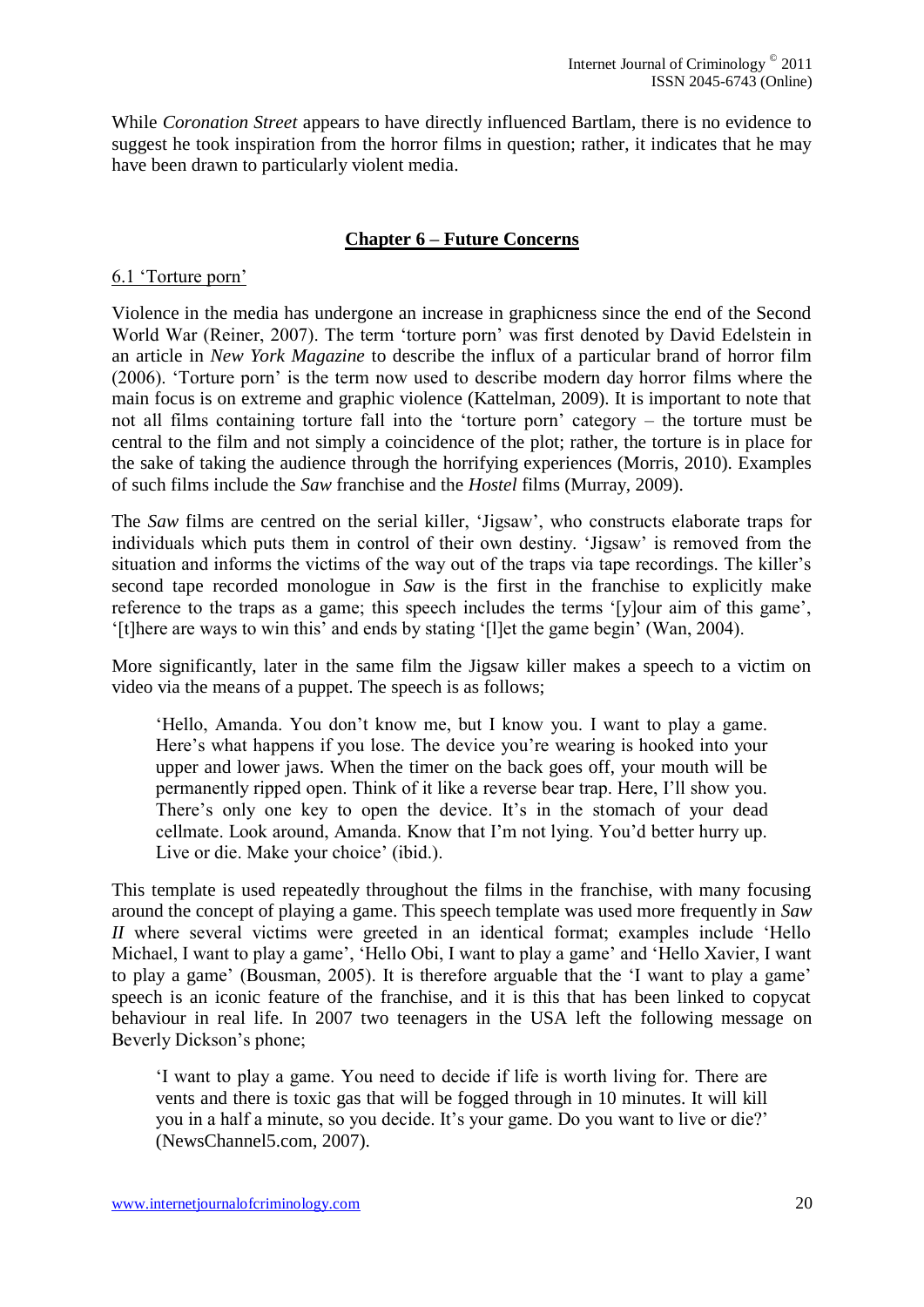The prank resulted in the victim having a stroke (ibid.). It is clear from the example that the message left by the teenagers is strongly based on those that appeared in the films, indicating that this is a direct copycat. Furthermore, the main plotline in *Saw II* involves a number of kidnapped individuals attempting to escape the house they are held captive in before a nerve agent is released, killing all victims (Bousman, 2005). Therefore, it is arguable that the message was also based around the plot of the second film in the franchise.

# 6.2 Problematic factors of 'torture porn'

It is therefore reasonable to suggest that 'torture porn' may be problematic with respect to imitation in the future based on three factors; desensitization of the audience to violence, glamorization of violence and dehumanization of victims.

Desensitization refers to 'a reduction in emotion-related physiological reactivity to real violence' (Carnagey *et al*., 2007: 490). Desensitization can occur over time after repeated exposure to violent media (Funk *et al*., 2004). Exposure to violent films has been shown to cause desensitization (ibid.). It is therefore arguable that, due to desensitization, in order to achieve the same emotional reactions the violent depictions need to be more extreme and graphic.

Furthermore, violence for the use of entertainment in film and television-based media is often an untrue representation of real life violence – rather, it is glamorized (Bushman and Huesmann, 2001). Glamorization serves to make violence more appealing, which is relevant with relation to the concept of crime as 'fun', as discussed in Chapter 5 – this factor may leave 'torture porn' susceptible to imitation.

Similar to the situation in Rwanda, 'torture porn' involves dehumanization; in this case for entertainment rather than political purposes. The discussion contained in Chapter 4 demonstrates that dehumanization of subjects makes it easier for victimization to take place. The dehumanization of characters in entertainment media may consequently make it easier for individuals to victimize others in real life, having seen such acts legitimized.

In summary, these factors serve to indicate that 'torture porn' may be susceptible to imitation in the future by a select few individuals. Aspects of films within this genre have already been subject to imitation, as has been discussed with relation to the *Saw* franchise. Due to the aforementioned factors it is plausible to argue that 'torture porn' films may be problematic in the future; however, it is difficult to conclusively predict media effects.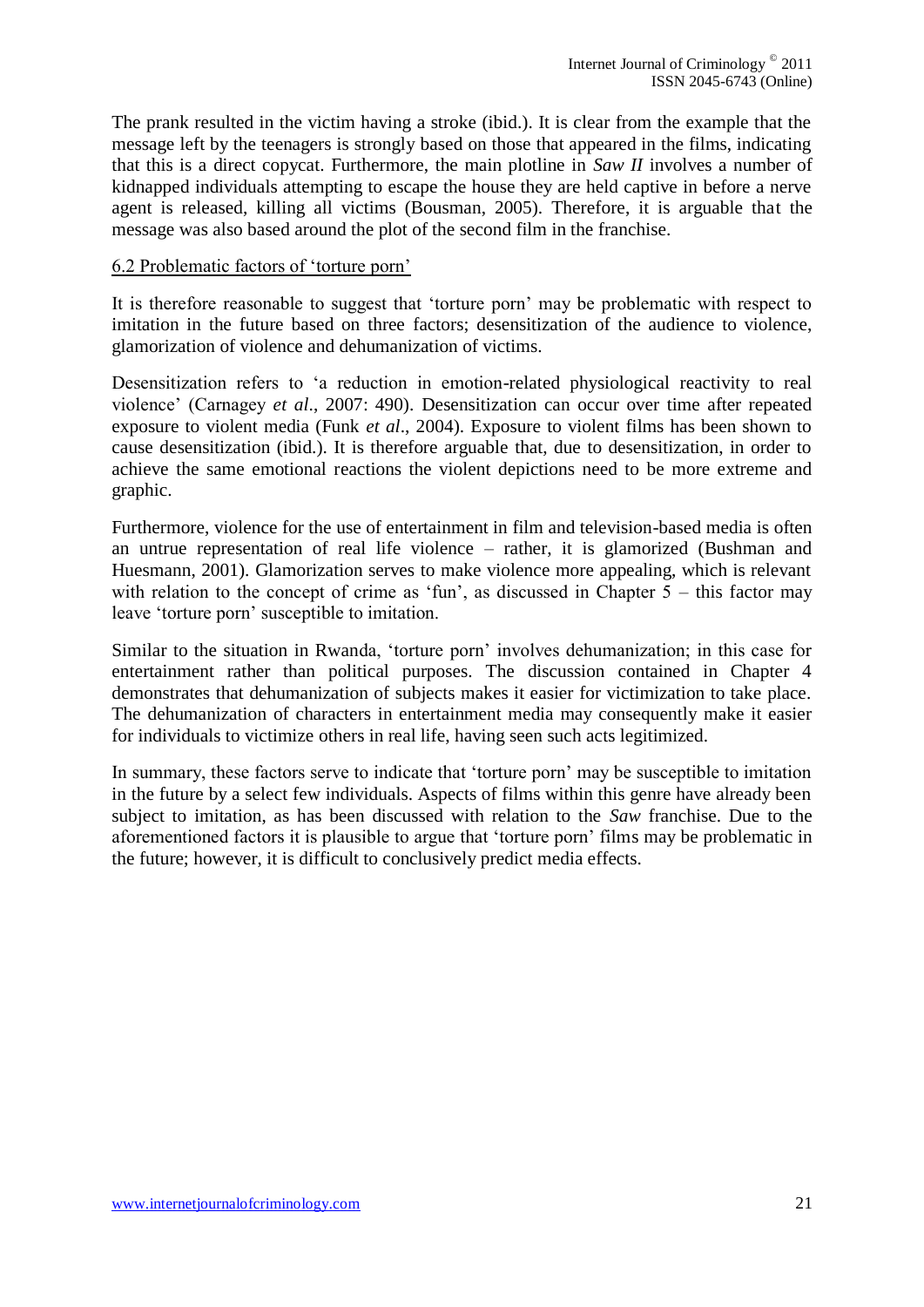# **Chapter 7 – Conclusion**

This analysis has illustrated two ways in which the media can play a role in offending behaviour. Although it is difficult to unravel the complex relationship between media and criminality, this examination has demonstrated that certain media formats are susceptible to imitation and others are likely to cause incitement, indicating that media has an effect on the shaping and inspiration of behaviour.

In terms of imitation, the effects of media on copycat behaviour have been well established with relation to suicide; the imitation of which caused Phillips to coin the term 'the Werther effect' (1974). This can be adapted to explain the relationship between imitation and modern fictional media, and is cited by the media in the present day as an explanation for criminal behaviour, with reference to specific cases – such as those discussed in Chapter 3.

Imitation is difficult to prevent  $-$  it is a small minority of the consumer population who imitate acts portrayed in fictional and non-fictional media. In the case of the Bulger murder, the perpetrators were young children. While it may not have been possible to prevent the crime, where media consumption can be monitored it is advisable, as it may help reduce likelihood of imitation.

It is relatively well established that the media plays a role in shaping attitudes and behaviours (Paluck, 2009). This analysis has highlighted the role of RTLM in incitement to attitudes and actions in the Rwandan genocide. Rwandan media put in place the foundations for prejudice attitudes to flourish and evolve into actions against the Tutsi. Furthermore, Chapter 4 indicated that while the media is arguably relevant in incitement, it can also be used to prevent incitement. Educational improvements may be useful in the prevention of abuse of media for incitement purposes, as demonstrated in Rwanda. The use of media to prevent incitement to attitudes and actions is an area that requires more in-depth research in the future.

However, despite strong links between media and criminality it is not possible to assign causality. As demonstrated in Chapter 5 there are multiple competing explanations relating to motivations and reasons for committing the crimes discussed in this analysis. While it is plausible to suggest that media plays a significant role in both imitation and incitement to crime, it is important to not be overly deterministic and discount other factors that also contribute to offending behaviour. Further research is required to fully establish the significance of media where other factors – such as social influences - are equally or more significant.

Lastly, because this analysis has demonstrated that media plays a role in influencing behaviours, it is feasible to suggest that 'torture porn' may be problematic in the future with relation to imitation. Films from this genre have already been subject to the copycat effect, and while the majority of people who watch such films are unlikely to imitate the behaviour depicted, there is a minority that may be susceptible to copying the graphic depictions of violence. This may serve as a relevant area of research in the future to establish their significance in offending behaviour.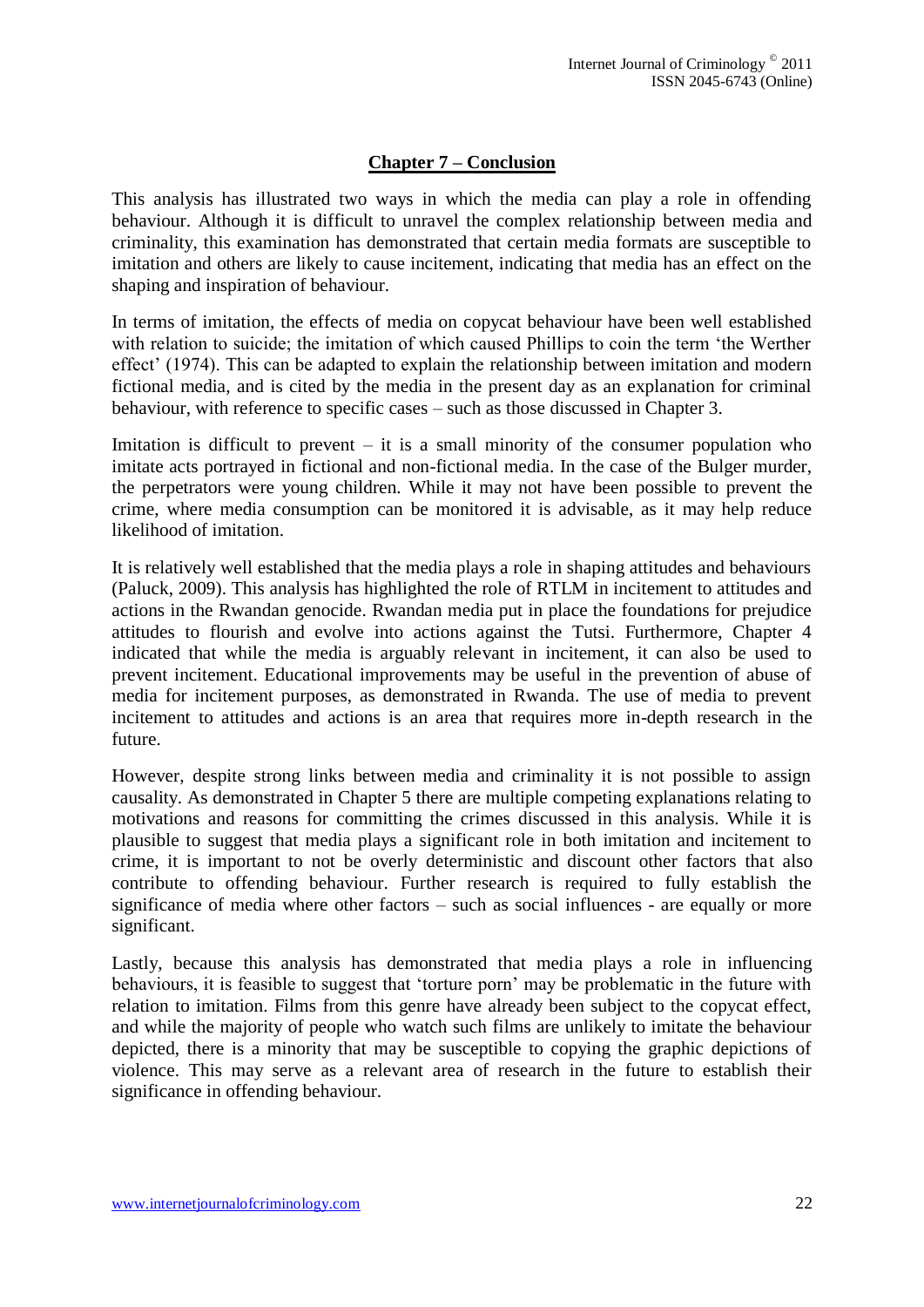# **References**

Akers, R. L., Krohn, M. D., Lanza-Kaduce, L. and Radosevich, M. (1979) 'Social Learning and Deviant Behaviour: A Specific Test of a General Theory', *American Sociological Review*, 44(4): pp. 636-655

Anderson, C. A. and Bushman, B. J. (2001) 'Effects of Violent Video Games on Aggressive Behaviour, Aggressive Cognition, Aggressive Affect, Physiological Arousal, and Prosocial Behaviour: A Meta-Analytical Review of the Scientific Literature', *Psychological Science*, 12(5): pp. 353-359

Anti-Defamation League (ADL) (2005) 'The Turner Diaries', Available at: [www.adl.org,](http://www.adl.org/) Accessed: 06/03/12

Babbie, E. R. (2007) *The Practice of Social Research*, Eleventh Edition, Belmont, CA.: Thomson Wadsworth

Ball, J. (2012) 'Daniel Bartlam saw himself as murderous soap character – police', *BBC News* [online] 2 April. Available at: [www.bbc.co.uk,](http://www.bbc.co.uk/) Accessed: 08/04/12

Bandura, A. (1969) 'Social-Learning Theory Of Identificatory Processes' in D. A. Goslin (ed.) *Handbook of Socialization Theory and Research*, Chicago, I.L.: Rand McNally & Company: pp. 213-262

Bandura, A., Ross, D. and Ross, S. A. (1963) 'Imitation of Film-Mediated Aggressive Models', *Journal of Abnormal and Social Psychology*, 66(1): pp. 3-11

Bandura, A., Underwood, B. and Fromson, M. E. (1975) 'Disinhibition of Aggression through Diffusion of Responsibility and Dehumanization of Victims', *Journal of Research in Personality*, 9: pp. 253-269

Banyard, P. and Grayson, A. (2008) *Introducing Psychological Research*, Third Edition, Hampshire: Palgrave Macmillan

Bargh, J. A. and McKenna, K. Y. A. (2004) 'The Internet and Social Life', *Annual Review of Psychology*, 55: pp. 573-590

BBC (2011a) 'Pair jailed for Trafalgar Square homophobic killing', *BBC News* [online] 26 January. Available at: [www.bbc.co.uk,](http://www.bbc.co.uk/) Accessed: 04/04/12

BBC (2011b) 'Rwanda profile', *BBC News Africa* [online] 25 November. Available at: [www.bbc.co.uk,](http://www.bbc.co.uk/) Accessed: 27/02/12

BBC (2012) 'Daniel Bartlam, 15, detained for mother's hammer murder', *BBC News* [online] 2 April. Available at: [www.bbc.co.uk,](http://www.bbc.co.uk/) Accessed: 04/04/12

Bender, J. (1991) *Child's Play 3* (VHS), California: Universal Pictures

Bernard, H. R. (2000) *Social Research Methods: Qualitative and Quantitative Approaches*, London: Sage

Beyrer, C. and Kass, N. E. (2002) 'Human rights, politics, and reviews of research ethics', *The Lancet*, 360: pp. 246-251

www.internetjournalofcriminology.com 23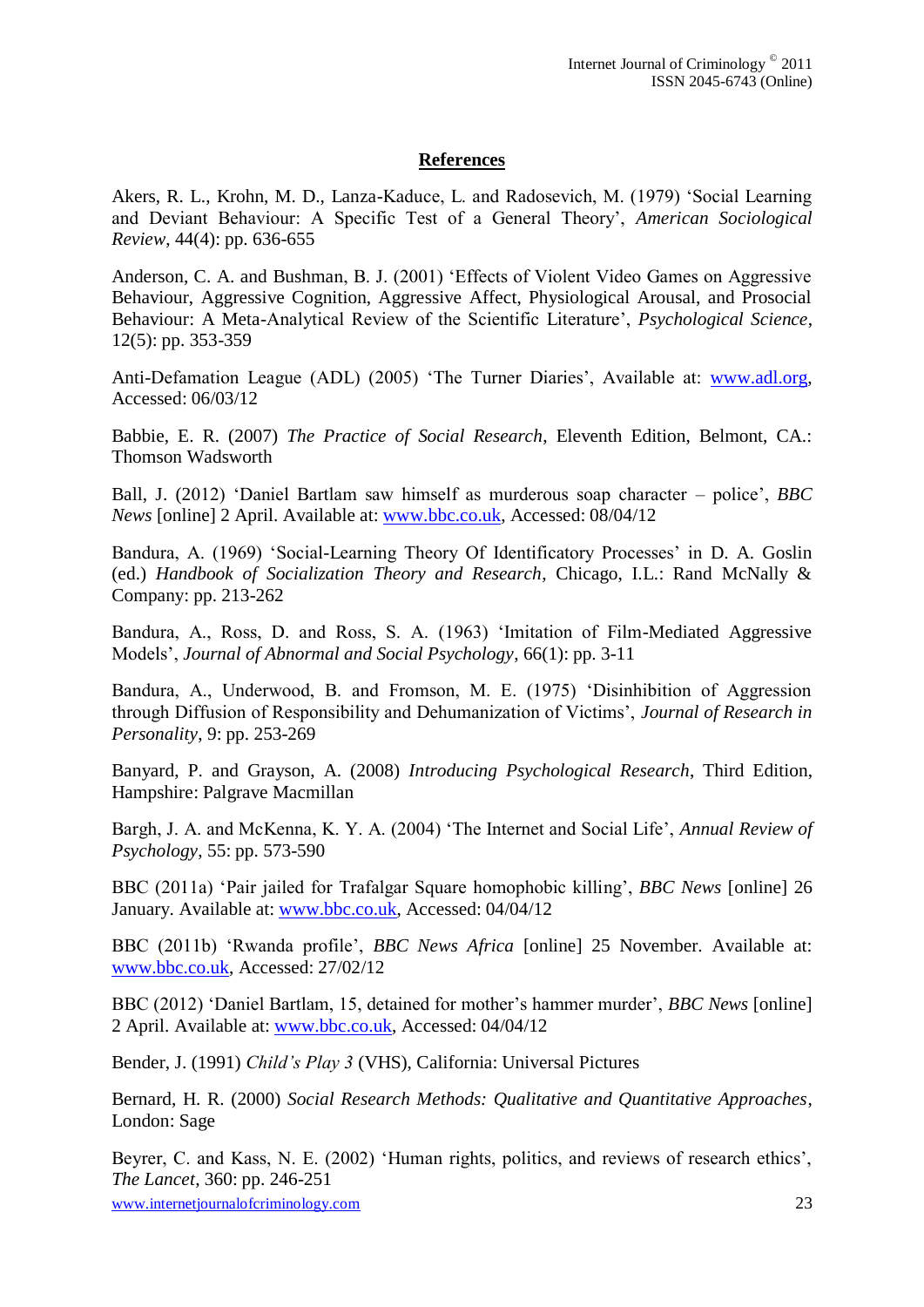Bousman, D. L. (2005) *Saw II* (VHS), California: Lionsgate

Bowen, J. R. (1996) 'The Myth of Global Ethnic Conflict' in P. O'Meara, H. D. Mehlinger and M. Krain (2000) (eds.) *Globalization and the Challenges of a New Century: A Reader*, Bloomington, IN: Indiana University Press: pp. 79-89

Bracchi, P. (2010) 'The police were sure James Bulger's ten-year-old killers were simply wicked. But should their parents have been in the dock?', *Daily Mail* [online] 13 March. Available at: [www.dailymail.co.uk,](http://www.dailymail.co.uk/) Accessed: 17/10/11

British Society of Criminology (2006) *Code of Ethics for Researchers in the Field of Criminology*, British Society of Criminology

Bryman, A. (2008) *Social Research Methods*, 3rd Edition, Oxford: Oxford University Press

Burgess, R. G. (1984) *In the Field: An Introduction to Field Research*, London: Allen & Unwin

Bushman, B. J. and Huesmann, L. R. (2001) 'Effects of Televised Violence on Aggression' in D. G. Singer and J. L. Singer (eds.) *Handbook of Children and the Media*, London: Sage: pp. 223-254

Byrne, P. (1998) 'Fall and rise of the movie 'psycho-killer'', *The Psychiatrist*, 22: pp. 174- 176

Cantril, H. (1940) *The Invasion from Mars: A Study in the Psychology of Panic*, Princeton, NJ: Princeton University Press

Caplan, G. (2007) 'Rwanda: Walking the Road to Genocide' in A. Thompson (ed.) *The Media and the Rwanda Genocide*, London: Pluto Press: pp. 20-37

Carnagey, N. L. and Anderson, C. A. (2004) 'Violent video game exposure and aggression: A literature review', *Minerva Psiciatrica*, 41(1): pp. 1-18

Carnagey, N. L., Anderson, C. A. and Bushman, B. J. (2007) 'The effect of video game violence on physiological desensitization to real-life violence', *Journal of Experimental Social Psychology*, 43: pp. 489-496

Central Intelligence Agency (CIA) (2012) 'The World Factbook', Available at: [www.cia.gov,](http://www.cia.gov/) Accessed: 27/02/12

Cohen, S. (2000) *Folk Devils and Moral Panics*, Third Edition, Oxon: Routledge

Cohen, T. (2010) 'Girls 'kicked gay man to death in attack like scene from A Clockwork Orange', *Daily Mail* [online] 20 April. Available at: [www.dailymail.co.uk,](http://www.dailymail.co.uk/) Accessed: 24/10/12

Coleman, L. (2004) *The Copycat Effect: How the media and popular culture trigger the mayhem in tomorrow's headlines*, New York: Paraview

Columbine Game (2005) 'Welcome to the world of Super Columbine Massacre RPG!', Available at: [www.columbinegame.com,](http://www.columbinegame.com/) Accessed: 20/03/12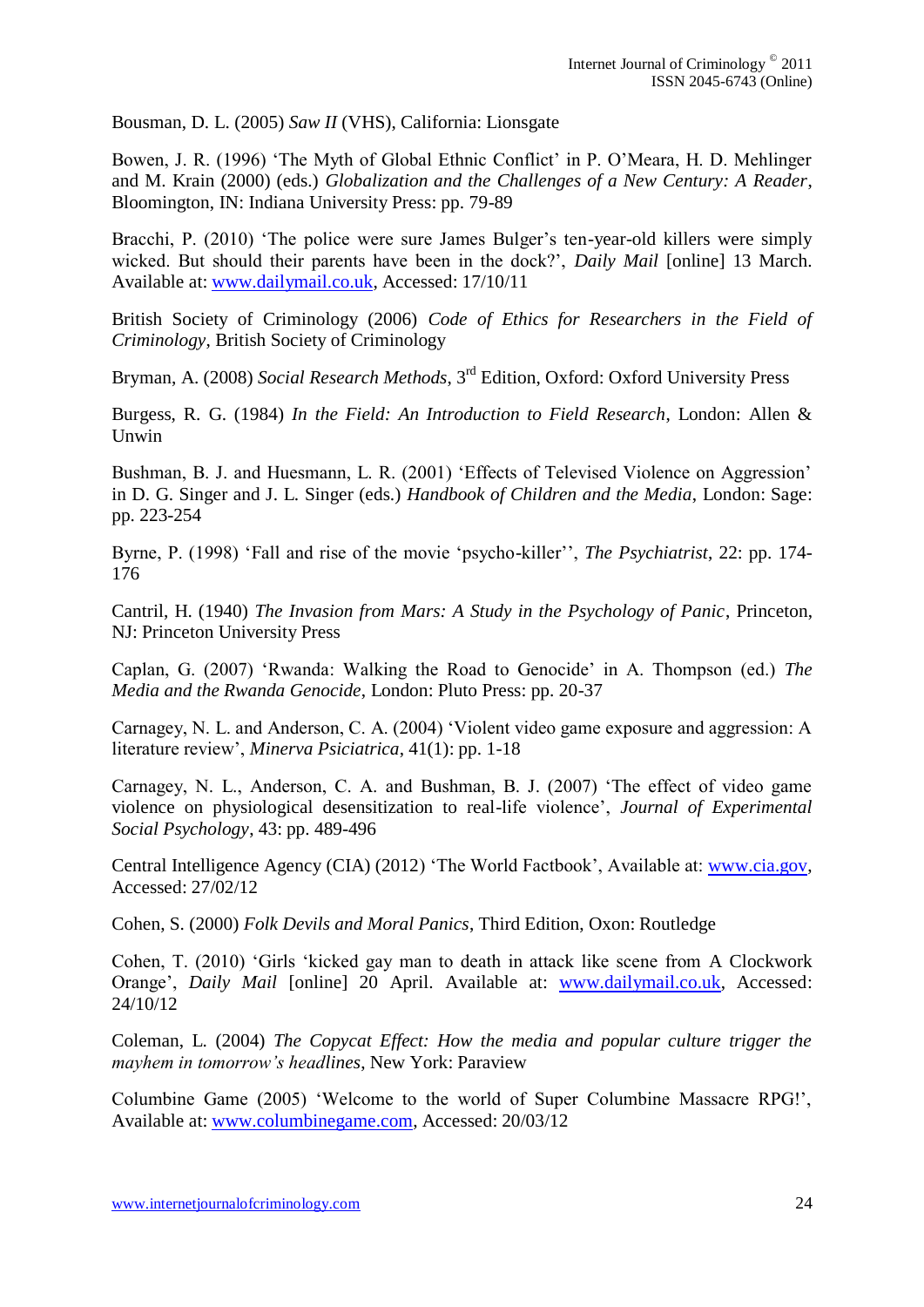Corbin, J. and Morse, J. M. (2003) 'The Unstructured Interactive Interview: Issues of Reciprocity and Risks when Dealing with Sensitive Topics', *Qualitative Inquiry*, 9(3): pp.335-354

Crown Prosecution Service (CPS) (2012) 'Inchoate Offences', Available at: [www.cps.gov.uk,](http://www.cps.gov.uk/) Accessed: 23/02/12

Daily Mail (2012) "They did everything you see in the movie": Partying teenagers wreck \$500,000 home in copycat of hit film Project X', *Daily Mail* [online] 13 March. Available at: [www.dailymail.co.uk,](http://www.dailymail.co.uk/) Accessed: 19/03/12

Dallaire, R. A. (2000) 'Command Experiences in Rwanda' in C. McCann and R. Pigeau (eds.) *The Human in Command: Exploring the Modern Military Experience*, New York, NY.: pp. 29-51

Dallaire, R. (2007) 'The Media Dichotomy' in A. Thompson (ed.) *The Media and the Rwanda Genocide*, London: Pluto Press: pp. 12-19

Dantzker, M. L. and Hunter, R. D. (2006) *Research Methods for Criminology and Criminal Justice: A Primer*, Second Edition, London: Jones and Bartlett

Davis, C. A. (2003) *Children Who Kill: Profiles of Pre-Teen and Teenage Killers*, London: Allison & Busby Limited

Davis, J. (2004) *The Third Terrorist: The Middle East Connection to the Oklahoma City Bombing*, Nashville, TN.: Thomas Nelson

Deirmenjian, J. M. (2000) 'Hate Crimes on the Internet', *Journal of Forensic Sciences*, 45(5): pp. 1020-1022

Des Forges, A. (2007) 'Call to Genocide: Radio in Rwanda, 1994' in A. Thompson (ed.) *The Media and the Rwanda Genocide*, London: Pluto Press: pp. 41-54

De Vaus, D. (2005) *Research Design in Social Research*, London: Sage

Dolan, A. and Reilly, J. (2012) 'Coronation Street killer was 'fascinated by horror DVDs and violent games from age eight and it was all too easy for him to get hold of them', says victim's former partner', *The Daily Mail* [online] 2 April. Available at: [www.dailymail.co.uk,](http://www.dailymail.co.uk/) Accessed: 04/04/12

Edelstein, D. (2006) 'Now Playing at Your Local Multiplex: Torture Porn', *New York Magazine* [online] 28 January. Available at: [http://nymag.com,](http://nymag.com/) Accessed: 23/03/12

Egan, T. (1998) 'Where Rampages Begin: A special report.; From Adolescent Angst To Shooting Up Schools', *The New York Times* [online] 14 June. Available at: [www.nytimes.com,](http://www.nytimes.com/) Accessed: 10/02/12

English Dictionary (2006) *English Dictionary*, Sixth Edition, New Lanark: Geddes & Grosset

Etzersdorfer, E., Voracek, M. and Sonneck, G. (2004) 'A Dose-Response Relationship Between Imitational Suicides and Newspaper Distribution', *Archives of Suicide Research*, 8: pp. 137-145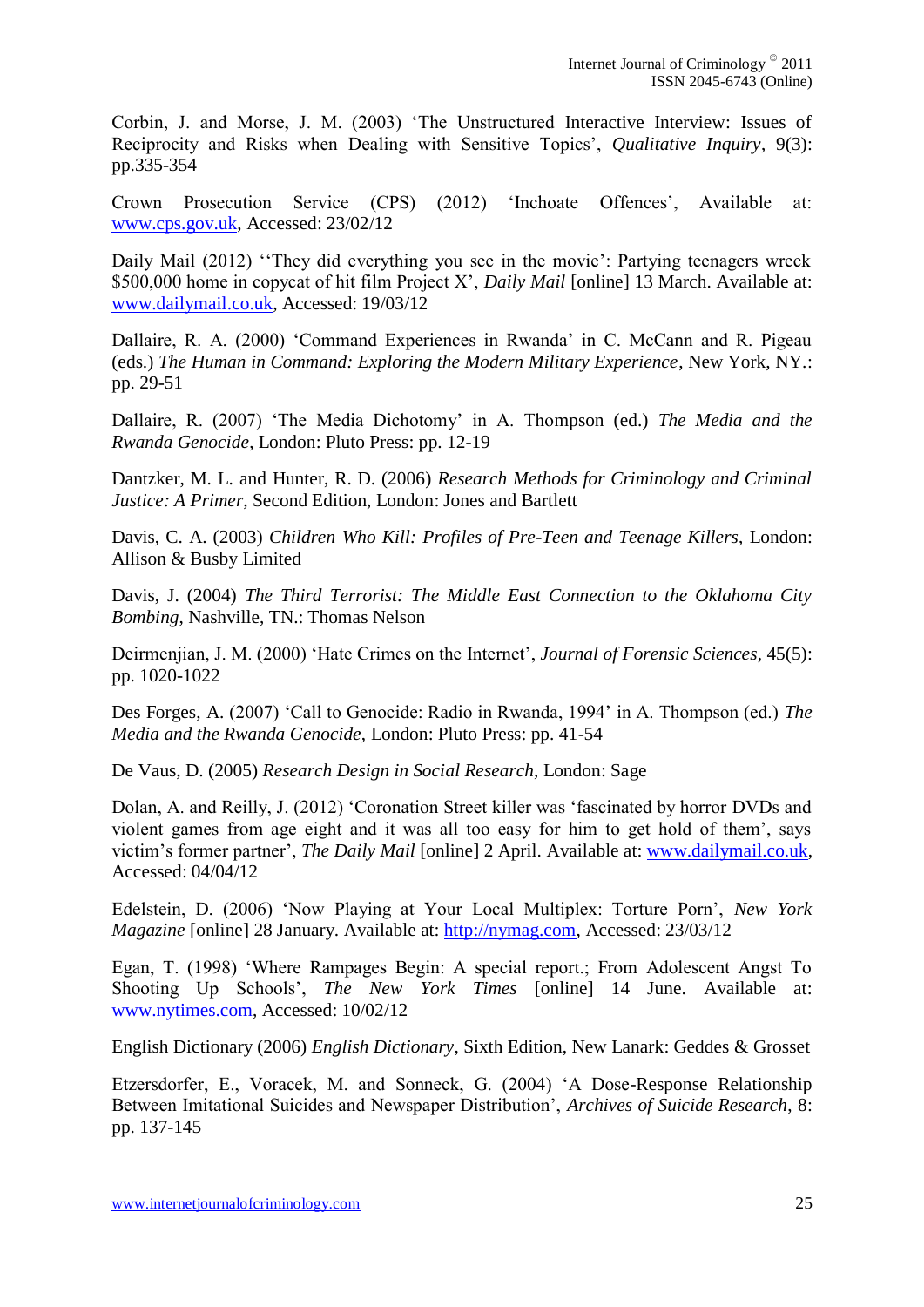Farrell, A. D. and Bruce, S. E. (1997) 'Impact of Exposure to Community Violence on Violent Behavior and Emotional Distress Among Urban Adolescents', *Journal of Clinical Child Psychology*, 26(1): pp. 2-14

Finch, E. (2001) 'Issues of confidentiality in research into criminal activity: the legal and ethical dilemma', *Mountbatten Journal of Legal Studies*, 5(12): pp. 34-50

Franklin, B. and Petley, J. (1996) 'Killing the Age of Innocence: Newspaper Reporting of the Death of James Bulger' in J. Pilcher and S. Wagg (eds.) *Thatcher's Children? Politics, Childhood and Society in the 1980s and 1990s*, London: Falmer Press: pp. 136-157

Freedman, B. (1975) 'A Moral Theory of Informed Consent', *The Hastings Center Report*, 5(4): pp. 32-39

Frohardt, M. and Temin, J. (2003) *Use and Abuse of Media in Vulnerable Societies*, Washington, DC.: United States Institute of Peace

Funk, J. B., Baldacci, H. B., Pasold, T. And Baumgardner, J. (2004) 'Violence exposure in real-life, video games, television, movies, and the internet: is there desensitization?', *Journal of Adolescence*, 27: pp. 23-39

Gardner, E. (2001) 'The Role of the Media in Conflicts' in L. Reychler and T. Paffenholz (eds.) *Peace-Building: A Field Guide*, London: Lynne Rienner Publishers: pp. 301-311

Glass, G. V. (1976) 'Primary, Secondary, and Meta-Analysis of Research', *Educational Researcher*, 5(10): pp. 3-8

Gould, M., Jamieson, P. and Romer, D. (2003) 'Media Contagion and Suicide Among the Young', *American Behavioral Scientist*, 46(9): pp. 1269-1284

Gudjonsson, G. H. and Sigurdsson, J. F. (2004) 'Motivation for offending and personality', *Legal and Criminological Psychology*, 9: pp. 69-81

Haut, F. and Morrison, A. (1999) 'The Internet and the future of psychiatry', *Psychiatric Bulletin*, 22: pp. 641-642

Hessey-Biber, S. N. and Leavy, P. (2011) *The Practice of Qualitative Research*, Second Edition, London: Sage

Hittner, J. B. (2005) 'How robust is the Werther effect? A re-examination of the suggestionimitation model of suicide', *Mortality*, 10(3): pp. 193-200

Hoppenstand, G. and Broadus, R. (1987) *The Gothic World of Stephen King: Landscape of Nightmares*, Madison, WI.: Popular Press

IMDb (2012) 'Synopsis for Project X', Available at: [www.imdb.com,](http://www.imdb.com/) Accessed: 19/03/12

Israel, M. and Hay, I. (2006) *Research Ethics for Social Scientists*, London: Sage

Jewkes, Y. and Sharp, K. (2003) 'Crime, deviance and the disembodied self: transcending the dangers of corporeality' in Y. Jewkes (ed.) *Dot.cons: Crime, deviance and identity on the Internet*, Devon: Willan Publishing: pp. 1-14

Johnson, B. D. (1965) 'Durkheim's One Cause of Suicide', *American Sociological Review*, 30(6): pp. 875-886

www.internetjournalofcriminology.com 26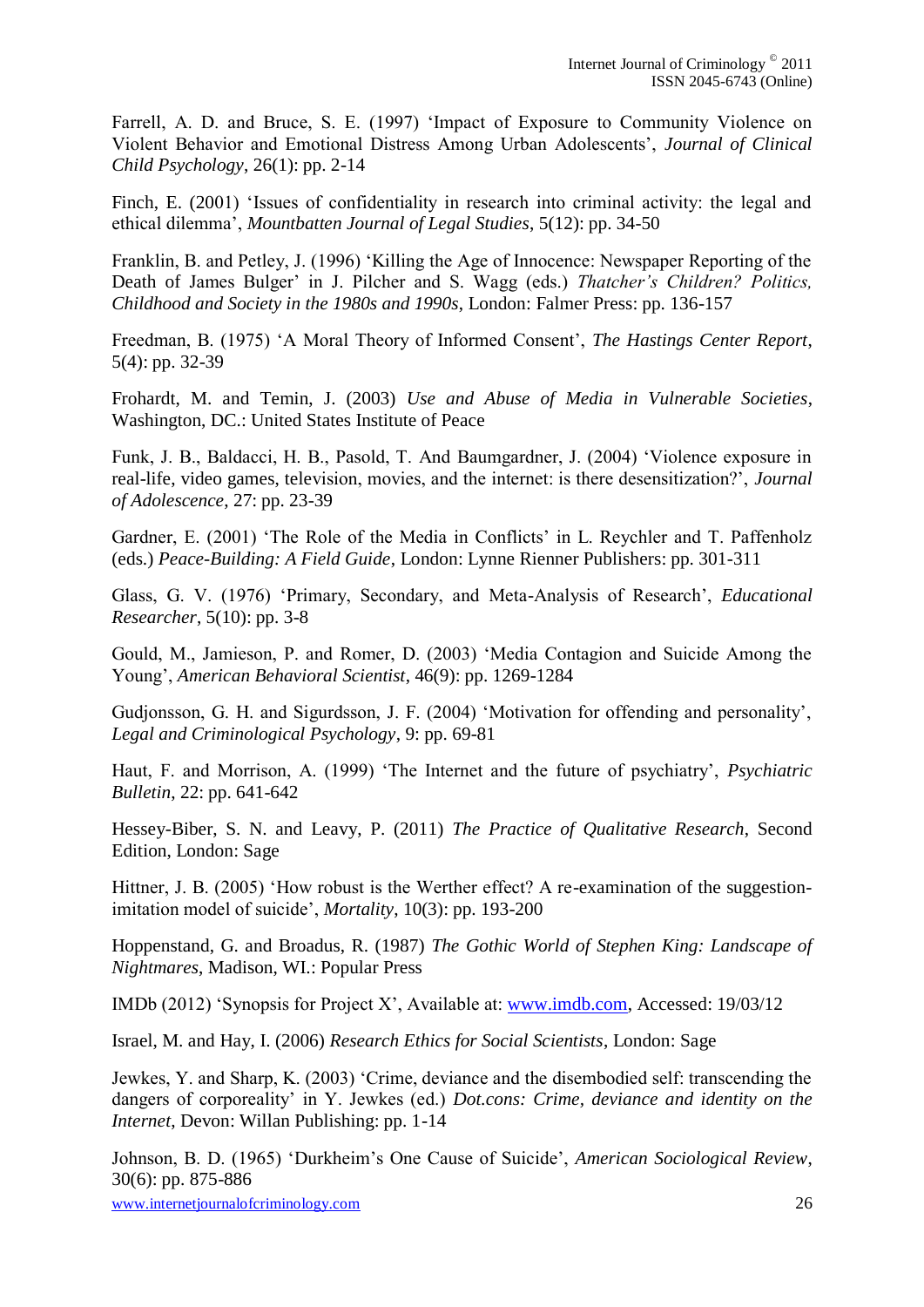Jupp, V. (2006) *The Sage Dictionary of Social Research Methods*, London: Sage

Kamatali, J. M. (2002) 'Freedom of Expression and Its Limitations: The Case of the Rwandan Genocide', *Stanford Journal of International Law*, 38: pp. 57-77

Kattelman, B. A. (2009) 'Carnographic Culture: America and the Rise of the Torture Porn Film' in S. Hill and S. Smith (eds.) *There Be Dragons Out There: Confronting Fear, Terror and Horror*, Oxford: Inter-Disciplinary Press: pp. 3-10

Katz, J. (1988) *Seductions of Crime*, New York, N.Y.: Basic Books

Kellow, C. L. and Steeves, H. L. (1998) 'The Role of Radio in the Rwandan Genocide', *Journal of Communication*, 48(3): pp. 107-128

Kelman, H. C. (1973) 'Violence without Moral Restraint: Reflections on the Dehumanization of Victims and Victimizers', *Journal of Social Issues*, 29(4): pp. 25-61

Kenyon, E. and Hawker, S. (1999) ''Once would be enough': some reflections on the issue of safety for lone researchers', *International Journal of Social Research Methodology*, 2(4): pp. 313-327

Kety, S. S. (1990) 'Genetic Factors in Suicide: Family, Twin, and Adoption Studies' in S. J. Blumenthal and D. J. Kupfer, *Suicide Over the Life Cycle: Risk Factors, Assessment, and Treatment of Suicidal Patients*, Washington, D.C.: American Psychiatric Press: pp. 127-133

Kidd-Hewitt, D. (2002) 'Crime and the Media: a Criminological Perspective' in Jewkes, Y. and Letherby, G. (eds.) *Criminology: A Reader*, London: Sage: pp. 116-129

King, G., Keohane, R. O., Verba, S. (1995) *Designing Social Inquiry: Scientific Inference in Qualitative Research*, West Sussex: Princeton University Press

Kolassa, I.-T., Ertl, V., Eckart, C., Glöckner, F., Kolassa, S., Papassotiropoulos, A., de Quervain, D. J.-F. and Elbert, T. (2010) 'Association Study of Trauma Load and *SLC6AV* Promoter Polymorphism in Posttraumatic Stress Disorder: Evidence from Survivors of the Rwandan Genocide', *Journal of Clinical Psychiatry*, 71(5): pp. 543-547

Krull, D. S. (2001) 'On Partitioning the Fundamental Attribution Error: Dispositionalism and the Correspondence Bias' in *Cognitive Social Psychology: The Princeton Symposium on the Legacy and Future of Social Cognition*, Mahwah, N.J.: Lawrence Erlbaum Associates: pp. 211-228

Kubrick, S. (1971) *A Clockwork Orange* (VHS), California: Warner Bros.

Kushner, H. W. (2003) *Encyclopedia of Terrorism*, London: Sage

Leiner, B. M., Cerf, V. G., Clark, D. D., Kahn, R. E., Kleinrock, L., Lynch, D. C., Postel, J., Roberts, L. G. and Wolff, S. S. (1997) 'The Past and Future History of the Internet', *Communications of the ACM*¸ 40(2): pp. 102-108

Liberty (2012a) 'Incitement to religious hatred', Available at: [www.yourrights.org.uk,](http://www.yourrights.org.uk/) Accessed: 06/03/12

Liberty (2012b) 'Racial Hatred', Available at: [www.yourrights.org.uk,](http://www.yourrights.org.uk/) Accessed: 25/02/12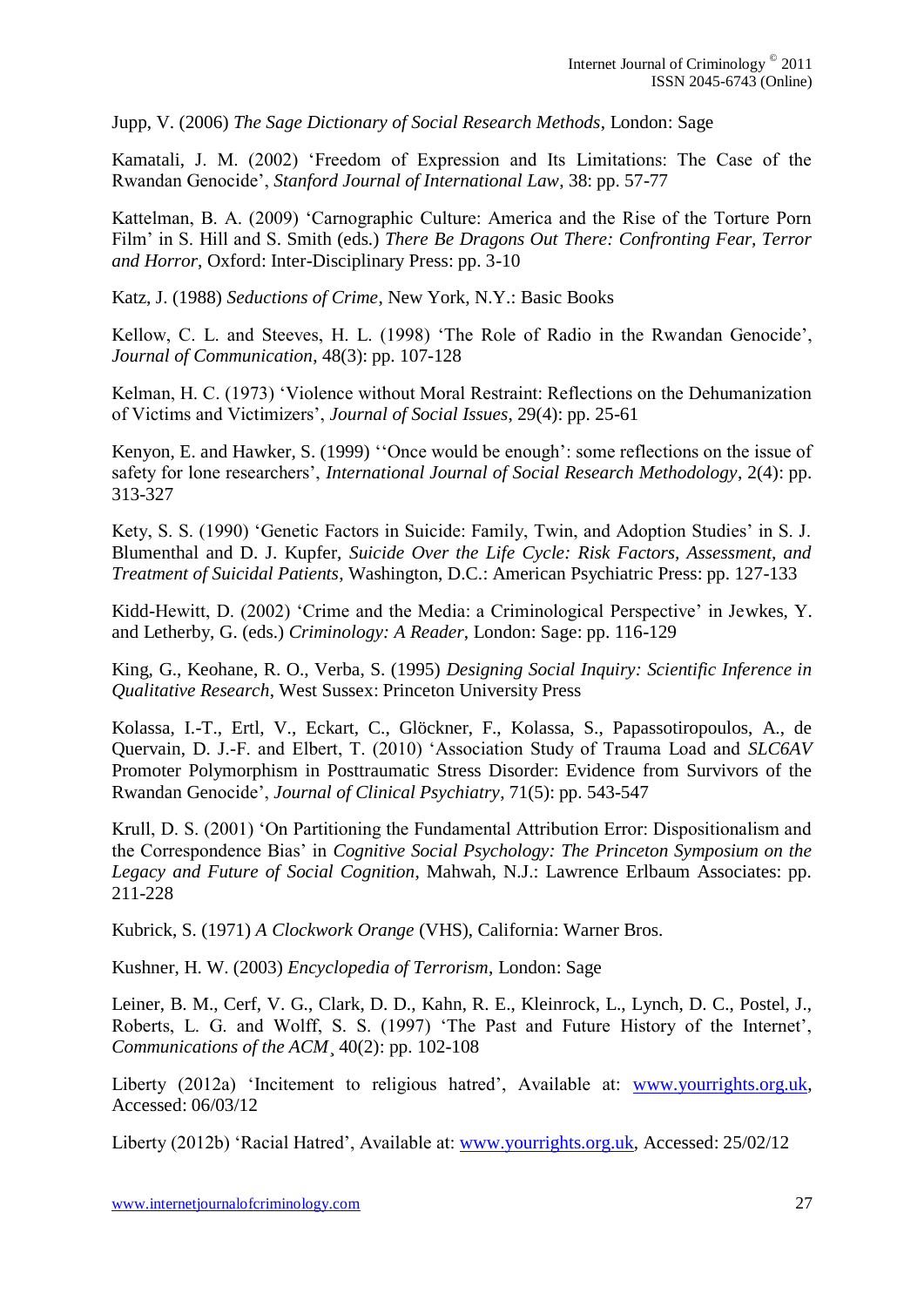Lyng, S. (2004) 'Crime, edgework and corporeal transaction', *Theoretical Criminology*, 8(3): pp. 359-375

Macdonald, K. (2001) 'Using Documents' in N. Gilbert (ed.) (2005) *Researching Social Life*, London: Sage: pp. 194-210

Martin, C. (2006) 'Doing Research in a Prison Setting', in V. Jupp, P. Davies and P. Francis (eds) *Doing Criminological Research*, London: Sage: pp. 215-233

McBurney, D. H. and White, T. L. (2010) *Research Methods*, Eighth Edition, Hampshire: Cengage Learning

Metzl, J. F. (1997) 'Rwandan Genocide and the International Law of Radio Jamming', *The American Journal of International Law*, 91(4): pp. 628-651

Milgram, S. (1963) 'Behavioral study of obedience', *Journal of Abnormal and Social Psychology*, 67: pp. 371-378

Monette, D. R., Sullivan, T. J. and DeJong, C. R. (2008) *Applied Social Research: A Tool for the Human Services*, Seventh Edition, Belmont, CA.: Thomson

Morris, J. (2010) 'The Justification of Torture-Horror: Retribution and Sadism' in T. Fahy (ed.) *The Philosophy of Horror*, Lexington, KY.: The University Press of Kentucky: pp. 42- 56

Murray, G. (2009) 'Post 9/11 and Screen Violence' in M. Guggisberg and D. Weir (eds.) *Understanding Violence: Contexts and Portrayals*, Oxford: Inter-Disciplinary Press: pp. 3-14

Newman, D. J. (1958) 'Research Interviewing in Prison', *The Journal of Criminal Law, Criminology, and Police Science*, 49(2): pp. 127-132

NewsChannel5.com (2007) 'Prank call linked to stroke', *NewsChannel5.com* [online] 23 March. Available at: [www.newschannel5.com,](http://www.newschannel5.com/) Accessed: 23/03/12

Noaks, L. and Wincup, E. (2004) *Criminological Research: Understanding Qualitative Methods*, London: Sage

Ofcom (2010) *Communications Market Report*, London: Ofcom

Ofcom (2011) *Communications Market Report: UK*, London: Ofcom

Ortiz, A. M. (2003) 'The Ethnographic Interview', in F. K. Stage and K. Manning (eds.) *Research in the College Context*, East Sussex: Brunner-Routledge: pp. 35-48

Paluck, E. L. (2009) 'Reducing Intergroup Prejudice and Conflict Using the Media: A Field Experiment in Rwanda', *Journal of Personality and Social Psychology*, 96(3): pp. 574-587

Park, R. E. (1938) 'Reflections on Communication and Culture', *American Journal of Sociology*, 44(2): pp. 187-205

Parker, H., Williams, L. and Aldridge, J. (2002) 'The Normalization of 'Sensible' Recreational Drug Use: Further Evidence from the North West England Longitudinal Study', *Sociology*, 36(4): pp. 941-964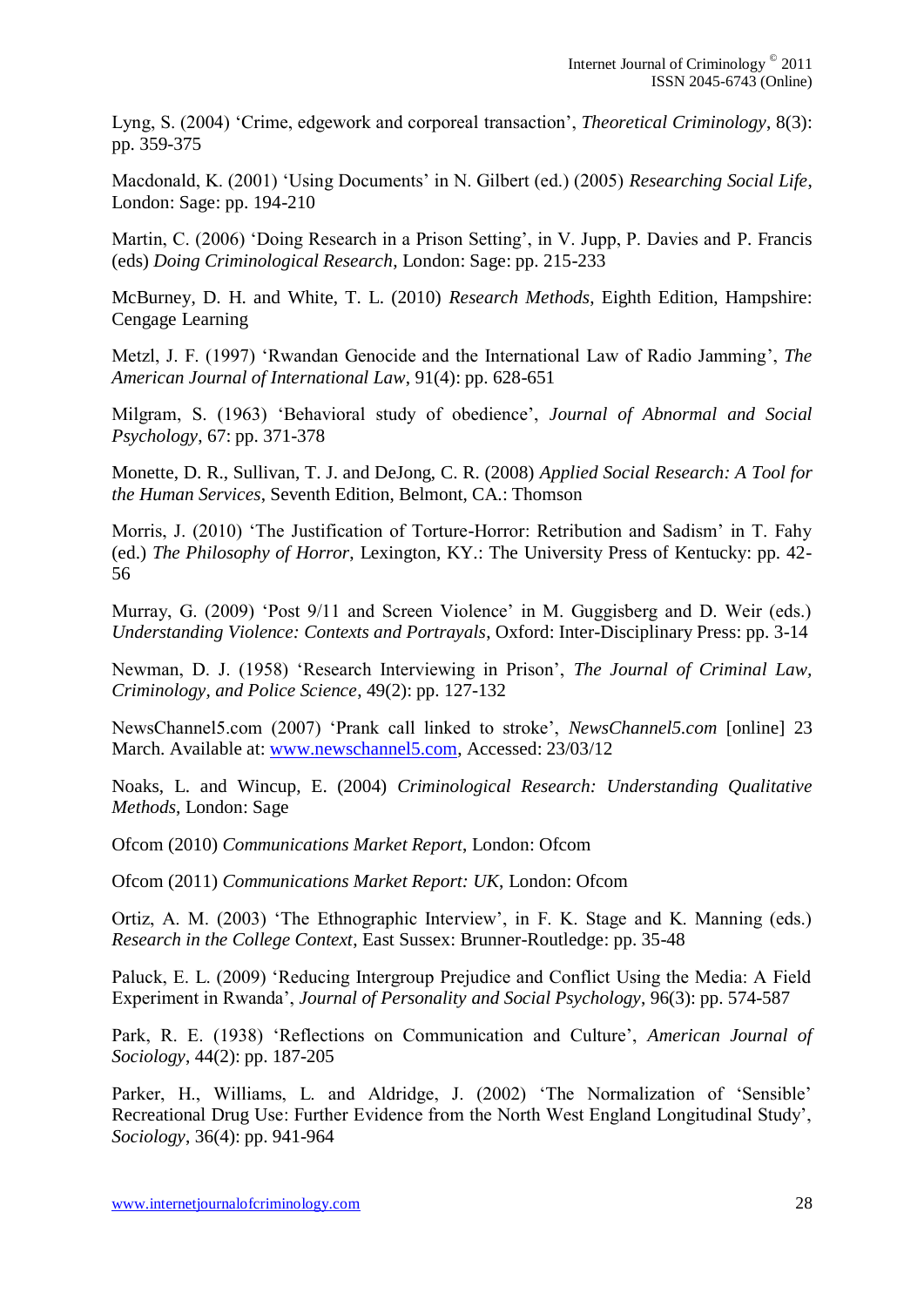Partonen, T., Haukka, J., Pirkola, S., Isometsä, E., Lönnqvist, J. (2004) 'Time patterns and seasonal mismatch in suicide', *Acta Psychiatrica Scandinavica*, 109: pp. 110-115

Peachey, P. (2012) 'Boy, 15, jailed for copycat killing of mother', *The Independent* [online] 3 April. Available at: [www.independent.co.uk,](http://www.independent.co.uk/) Accessed: 04/04/12

Petkus, E. (2008) 'Value-Chain Analysis of Prohibition In The United States, 1920-1933: A Historical Case Study In Marketing', *Journal of Business Case Studies*, 4(8): pp. 35-42

Phillips, D. P. (1974) 'The Influence of Suggestion on Suicide: Substantive and Theoretical Implications of the Werther Effect', *American Sociological Review*, 39(3): pp. 340-354

Phillips, D. P. (1989) 'Recent Advances in Suicidology: The Study of Imitative Suicide' in R. F. W. Diekstra, R. Maris, S. Platt, A. Schmidtke, G. Sonneck (eds.) *Suicide and its Prevention: The Role of Attitude and Imitation*, Leiden, The Netherlands: E. J. Brill: pp. 299- 312

Pilkington, E. (1993) 'Blood on boy's shoe 'was from victim'', *The Guardian* [online] 11 November. Available at: [www.guardian.co.uk,](http://www.guardian.co.uk/) Accessed: 04/04/12

Pirkis, J. Blood, R. W., Beautrais, A., Burgess, P. and Skehan, J. (2006) 'Media Guidelines on the Reporting of Suicide', *Crisis: The Journal of Crisis Intervention and Suicide Prevention*, 27(2): pp. 82-87

Posner, E. A. (2000) *Law and Social Norms*, Cambridge, M.A.: Harvard University Press

Postmes, T., Spears, R. and Lea, M. (1998) 'Breaching or Building Social Boundaries? Side-Effects of Computer-Mediated Communication', *Communication Research*, 25(6): pp. 689- 715

Potok, M. (2012) 'The 'Patriot' Movement Explodes', *Intelligence Report*, 145. Available at: [www.splcenter.org,](http://www.splcenter.org/) Accessed: 20/03/12

Presdee, M. (2000) *Cultural Criminology and the Carnival of Crime*, London: Routledge

Reed, C. (2002) 'William Pierce', *The Guardian* [online] 25 July. Available at: [www.guardian.co.uk,](http://www.guardian.co.uk/) Accessed: 06/03/12

Reid, S. T. (2011) *Crime and Criminology*, Thirteenth Edition, Oxford: Oxford University Press

Reiner, R. (2007) 'Media-made criminality: the representation of crime in the mass media' in M. Maguire, R. Morgan and R. Reiner (eds.) *The Oxford Handbook of Criminology*, Fourth Edition, Oxford: Oxford University Press: pp. 302-337

Robson, C. (2002) *Real World Research* (Second Edition), Oxford: Blackwell Publishing

Ruane, J. M. (2005) *Essentials of Research Methods: A Guide to Social Science Research*, Oxford: Blackwell Publishing

Rwanda-Genocide (2010) 'Rwanda: The Wake of a Genocide', Available at: [www.rwanda](http://www.rwanda-genocide.org/)[genocide.org,](http://www.rwanda-genocide.org/) Accessed: 23/02/12

www.internetiournalofcriminology.com 29 Schaal, S. and Elbert, T. (2006) 'Ten Years After the Genocide: Trauma Confrontation and Posttraumatic Stress in Rwandan Adolescents', *Journal of Traumatic Stress*, 1: pp. 95-105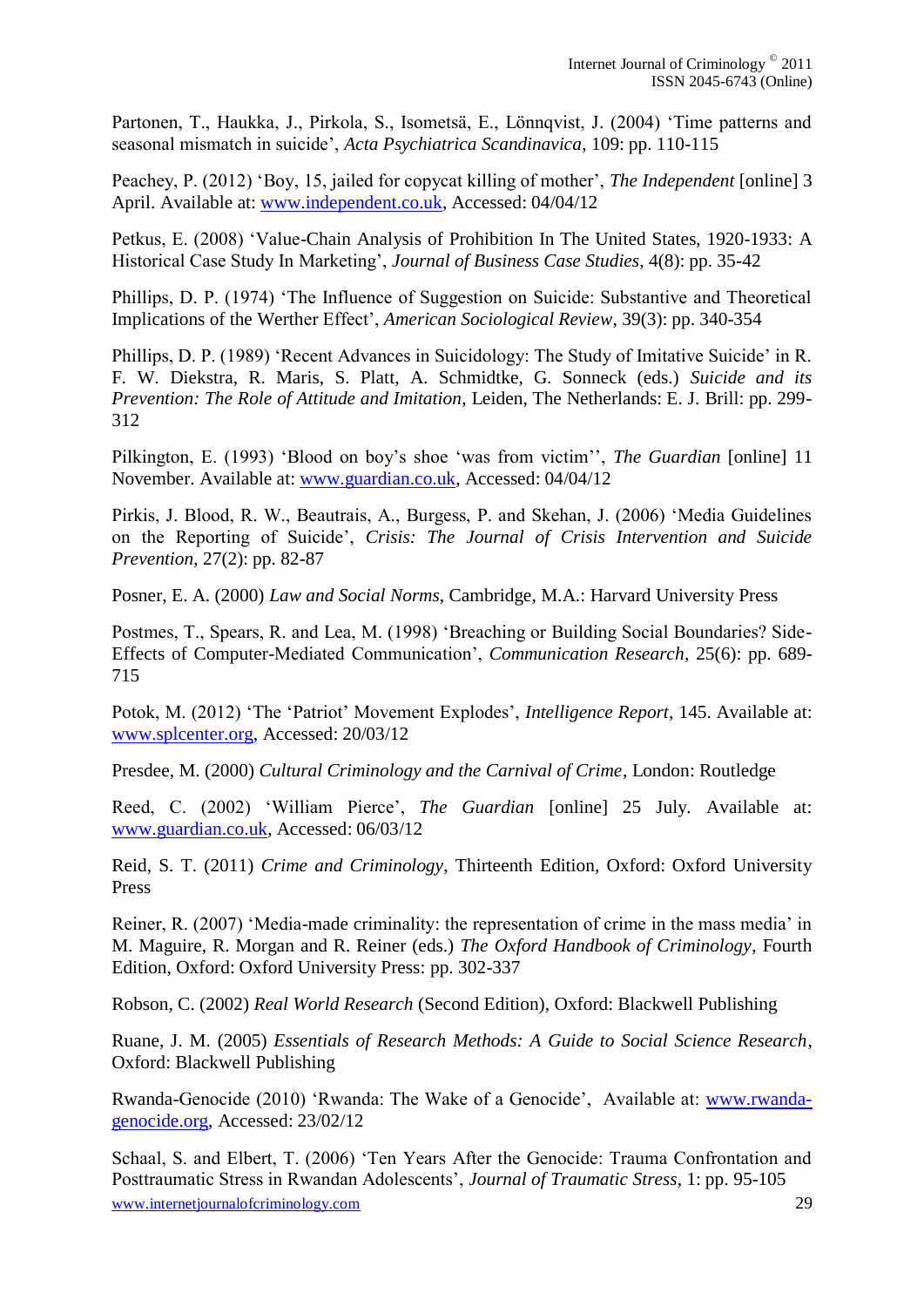Schramm, W., Lyle, J. and Parker, E. B. (1961) *Television in the Lives of our Children*, Stanford, C.A.: Stanford University Press

Sharratt, T. (1993) 'James Bulger 'battered with bricks'', *The Guardian* [online] 2 November. Available at: [www.guardian.co.uk,](http://www.guardian.co.uk/) Accessed: 04/04/12

Stack, S. (1987) 'Celebrities and Suicide: A Taxonomy and Analysis, 1948-1983', *American Sociological Review*, 52(3): pp. 401-412

Stack, S. (2003) 'Media coverage as a risk factor in suicide', *Journal of Epidemiology & Community Health*, 57: pp. 238-240

Staiger, J. (2003) 'The Cultural Productions of *A Clockwork Orange*' in S. Y. McDougal (ed) *Stanley Kubrick's A Clockwork Orange*, Cambridge: Cambridge University Press: pp. 37-60

Straus, S. (2007) 'What Is the Relationship between Hate Radio and Violence? Rethinking Rwanda's "Radio Machete"', *Politics & Society*, 35(4): pp. 609-637

Sutherland, J. (2000) 'Gospels of hate that slip through the net', *The Guardian* [online] 3 April. Available at: [www.guardian.co.uk,](http://www.guardian.co.uk/) Accessed: 06/03/12

Takahashi, E. (1964) 'Seasonal Variation of Conception and Suicide', *Tohoku Journal of Experimental Medicine*, 84: pp. 215-227

Taylor, M. and Quayle, E. (2003) *Child Pornography: An Internet Crime*, East Sussex: Brunner-Routledge

The Leadership Conference (2012) 'The State of Hate: White Supremacist Groups Growing', Available at: [www.civilrights.org,](http://www.civilrights.org/) Accessed: 20/03/12

Thompson, S. (1999) 'The Internet and its potential influence on suicide', *Psychiatric Bulletin*, 23: pp. 449-451

Thorne, S. (1996) 'Secondary Analysis in Qualitative Research: Issues and Implications' in J. M. Morse (ed.) *Critical Issues in Qualitative Research Methods*, London: Sage: pp. 263-279

Turk, A. T. (2004) 'Sociology of Terrorism', *Annual Review of Sociology*, 30: pp. 271-286

Tyrrell, I. (1997) 'The US prohibition experiment: myths, history and implications', *Addiction*, 92(11): pp. 1405-1409

Uvin, P. (1997) 'Prejudice, Crisis, and Genocide in Rwanda', *African Studies Review*, 40(2): pp. 91-115

Villani, S. (2001) 'Impact of Media on Children and Adolescents: A 10-Year Review of the Research', *Journal of the American Academy of Child and Adolescent Psychiatry*, 40(4): pp. 392-401

Walker, L. (2001) 'Profile: Timothy McVeigh', *BBC News* [online] 11 May. Available at: [http://news.bbc.co.uk,](http://news.bbc.co.uk/) Accessed: 06/03/12

Wall, D. (2001) 'Cybercrimes and the Internet' in D. Wall (ed.) *Crime and the Internet*, Oxon: Routledge: pp. 1-17

Wan, J. (2004) *Saw* (VHS), California: Lionsgate

www.internetjournalofcriminology.com 30